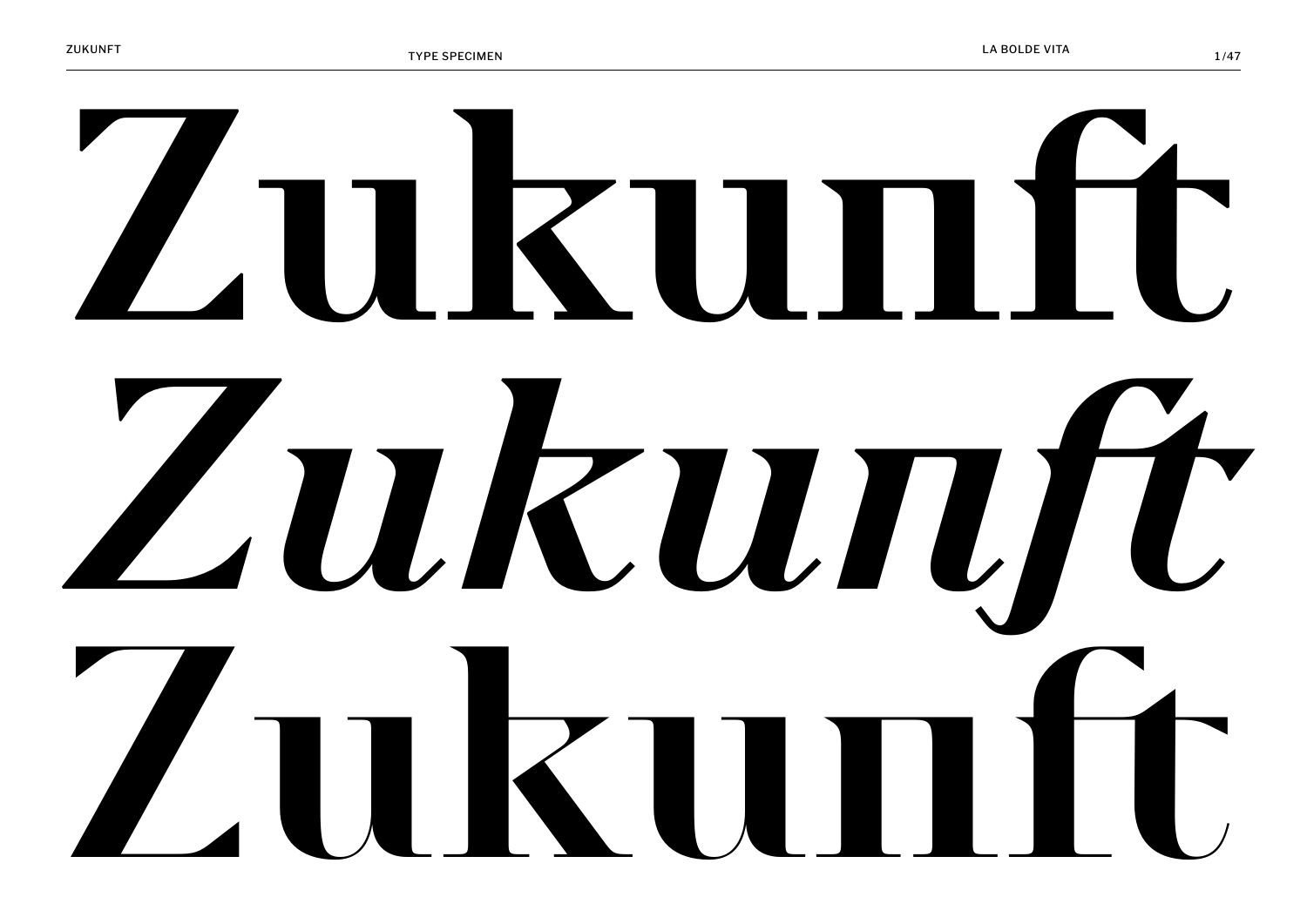# ZUKUNH

**The Zukunft type family is an homage to classic didone typefaces. Though using traditional proportions, the design explores a more futuristic approach; the letters overall seem more digitally created, featuring triangular serifs, right angles and strict horizontal lines.**

**Besides the Regular style, suitable for body copy, the Italic brings back some flow and warmth, making it a good decorative companion. And then there's the display cut; with a high contrast and sharp serifs this is the perfect choice for headlines and posters.**

**Compared to the rest of our designs, Zukunft is a rather conventional but versatile typeface you can probably use for a wider range of projects. Wether short paragraphs, big titles or branding work, the diverse styles will fit and ensure a unique look. Don't forget to use the numerous alternates for letters and figures, as well as special symbols and italic capital swashes to make use of the full potential of Zukunft!**

#### TYPEFACE

**Zukunft**

#### WEIGHTS

**Regular, Italic, Display**

#### DESIGNED BY

**Fabian Dornhecker**

YEAR OF RELEASE

**2020**

#### AVAILABLE ON

**La Bolde Vita → www.laboldevita.com**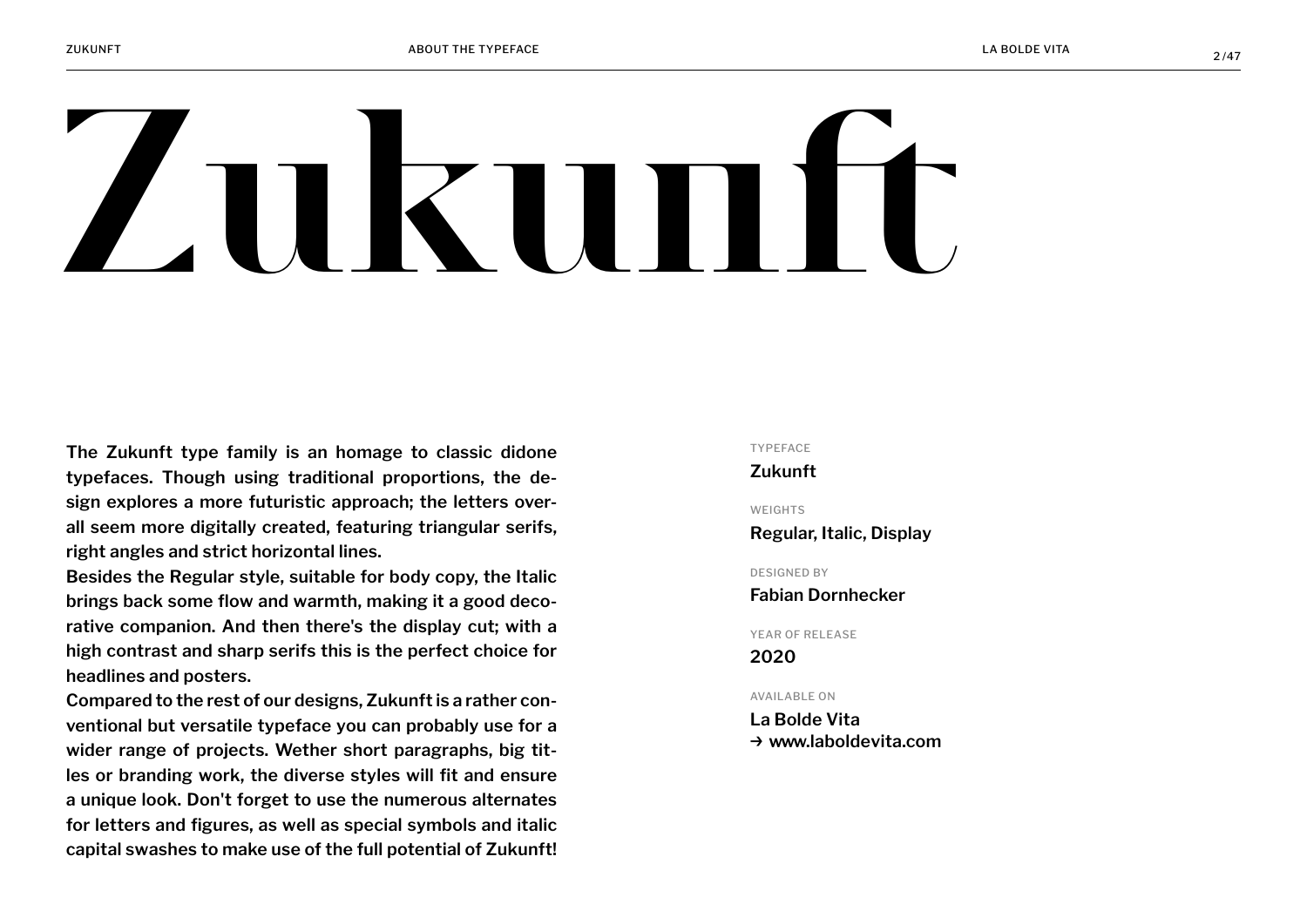CASE-SENSITIVE PUNCTUATION **▶** CASE

hi@a(b)-soul:web **<sup>→</sup>** HI@A(B)-SOUL:WEB

STANDARD LIGATURES **▶** LIGA

| Hoffnung Affliction $\rightarrow$ |  |
|-----------------------------------|--|
| Ausfluß Rotfichte                 |  |

#### DISCRETIONARY LIGATURES **▶** DLIG

| <b>Fetter ZITTERAAL</b> |  |
|-------------------------|--|
| Church outvalue         |  |
| The LIZZARD Bark        |  |
| <b>Husky selfhoods</b>  |  |

#### CONTEXTUAL ALTERNATES **▶** CALT

| ¿¡Jamón Ibérico!? |
|-------------------|
| www.WEIßRAUM.de   |
| You serious???    |

#### OLDSTYLE FIGURES **▶** ONUM

| The 4 musketeers<br>$(27 \text{ of Nov. } 2016)$       | $\rightarrow$<br>$\rightarrow$ |
|--------------------------------------------------------|--------------------------------|
| <b>TABULAR LINING FIGURES ▶ TNUM</b><br>25\$+81\\\$24% | $\rightarrow$                  |
| SUPERSCRIPT ▶ SUPS<br>64 m2 floor                      |                                |
| SUBSCRIPT ▶ SUBS                                       |                                |

### ›FACT‹ • ¡CHECK!℗ **<sup>→</sup>** ›FACT‹ • ¡CHECK!℗

**Hoffnung Affliction** Ausfluß Rotfichte **<sup>→</sup>** Ausfluß Rotfichte

Fetter ZITTERAAL **<sup>→</sup>** Fetter ZITTERAAL Church outvalue **<sup>→</sup>** Church outvalue The LIZZARD Bark **<sup>→</sup>** The LIZZARD Bark Husky selfhoods **<sup>→</sup>** Husky selfhoods

¿¡Jamón Ibérico!? **<sup>→</sup>** ¿¡Jamón Ibérico!? www.WEIßRAUM.de **<sup>→</sup>** www.WEIßRAUM.de → **You serios???** 

- The 4 musketeers (27 of Nov. 2016) **<sup>→</sup>** (27 of Nov. 2016)
- 25\$+81¥≠34% **<sup>→</sup>** 25\$+81¥≠34%
- 64 m2 floor **<sup>→</sup>** 64 m2 floor
- H<sub>2</sub>0 N<sub>03</sub> → H<sub>2</sub>0 N<sub>0</sub><sub>3</sub>

#### LOCALIZED FORMS **▶** LOCL

| și paral·lel<br><b>DIYARBAKIR</b><br>декември файл                                       | $\rightarrow$<br>$\rightarrow$<br>$\rightarrow$ | și parallel<br><b>DİYARBAKIR</b><br>декември файл |
|------------------------------------------------------------------------------------------|-------------------------------------------------|---------------------------------------------------|
| STYLISTIC SET 01 (Alternative a) ▶ SS01<br>L'unità d'Italia                              | $\rightarrow$                                   | L'unità d'Italia                                  |
| STYLISTIC SET 02 (Alternative g) ▶ SS02<br>Underground gate                              | $\rightarrow$                                   | Underground gate                                  |
| STYLISTIC SET 03 (Alternative K/k) ▶ SS03<br>Kinky Skirt cerka                           | $\rightarrow$                                   | Kinky Skirt cerka                                 |
| STYLISTIC SET 04 (Alternative G) > SS04<br>Gino Giambattista                             | $\rightarrow$                                   | Gino Giambattista                                 |
| STYLISTIC SET 05 (Alternative Circles) > SS05<br>hi@nike.com <sup>®</sup>                | $\rightarrow$                                   | hi@nike.com®                                      |
| STYLISTIC SET 06 (Circle Numbers) > SS06<br>Appx. 6 to 8 dogs                            | $\rightarrow$                                   | Appx. $\circledcirc$ to $\circledcirc$ dogs       |
| STYLISTIC SET 07 (Triangle Numbers) > SS07<br>working 9 to 5                             | $\rightarrow$                                   | working $\circledast$ to $\circledast$            |
| CONTEXTUAL SWASHES > CSWH (Only for Italic)<br><b>Kultur No Query</b><br>Eye Xanax Libre | $\rightarrow$<br>$\rightarrow$                  | <b>Kultur No Query</b><br>Eye Xanax Libre         |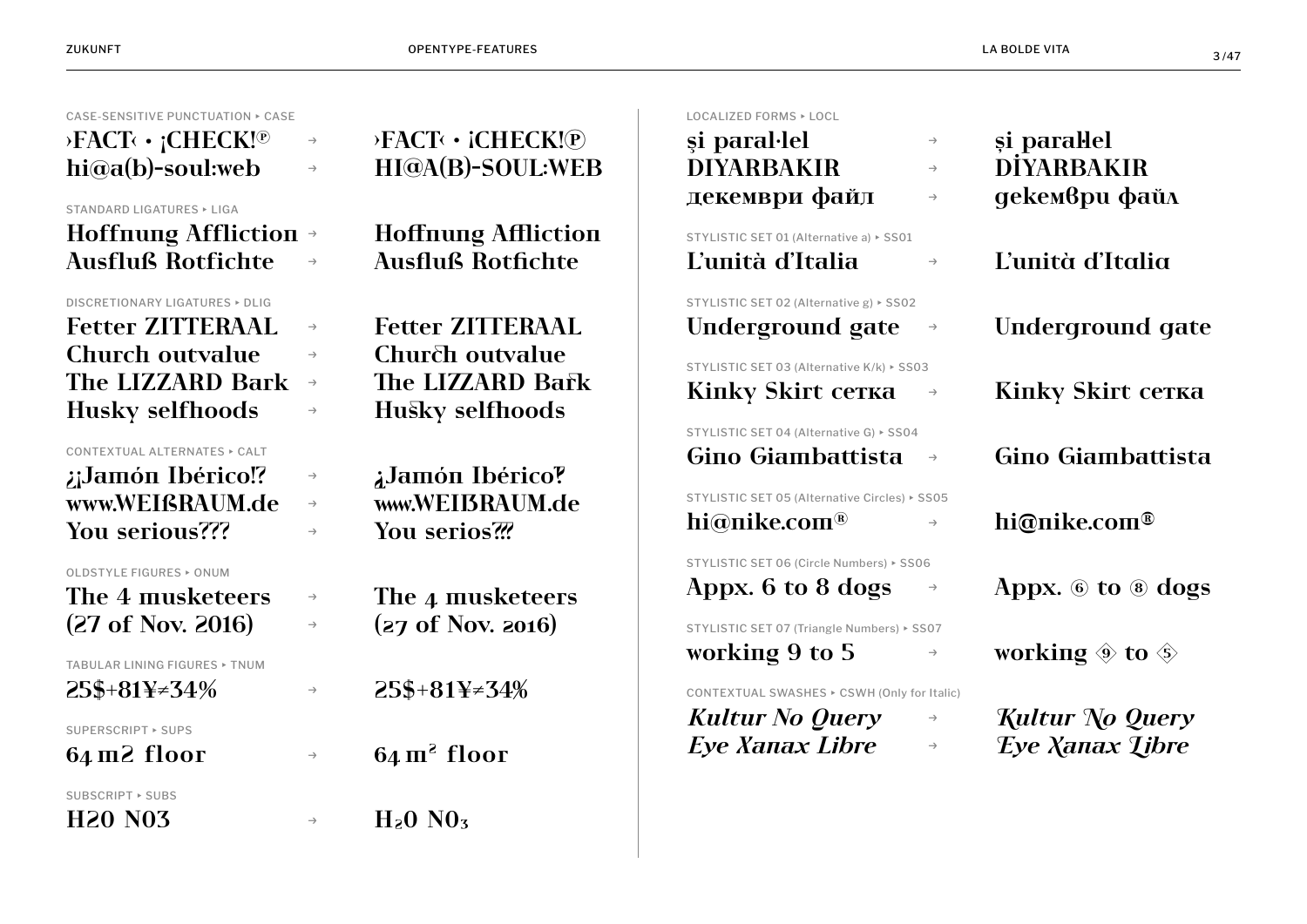#### SUPPORTED LANGUAGES / GLYPH COVERAGE

**Abaza Abenaki Adyghe Afaan Oromo Afar Afrikaans Agul Albanian Alsatian Amis Anuta Aragonese Aranese Aromanian Arrernte Arvanitic (Latin) Asturian Atayal Avar Aymara Balkar Bashkir (Latin) Basque Belarusian Bemba Bikol Bislama Bosnian Breton Bulgarian Buryat Cape Verdean Creole Catalan Cebuano Chamorro Chavacano Chechen Chichewa Chickasaw Cimbrian Cofán Cornish**

**Corsican Creek Crimean Tatar Croatian Czech Danish Dargin Dawan Delaware Dholuo Drehu Dungan Dutch English Erzya Esperanto Estonian Faroese Fijian Filipino Finnish Folkspraak French Frisian Friulian Gagauz (Latin) Galician Ganda Genoese German Gikuyu Gooniyandi Greenlandic (Kalaallisut) Guadeloupean Creole Gwich'in Haitian Creole Hän Hawaiian Hiligaynon Hopi Hotcąk (Latin) Hungarian**

**Icelandic Ido Igbo Ilocano Indonesian Ingush Interglossa Interlingua Irish Istro-Romanian Italian Jamaican Javanese (Latin) Jèrriais Kabardian Kaingang Kala Lagaw Ya Kalmyk Kapampangan (Latin) Kaqchikel Karachay-Balkar Karakalpak Karelian (Latin) Kashubian Kazakh Khalkha Kikongo Kinyarwanda Kiribati Kirundi Klingon Kumyk Kurdish (Latin) Kyrgyz (Cyrillic) Ladin Lak Latin Latino sine Flexione Latvian Lezgian Lithuanian Lojban**

**Lombard Low Saxon Luxembourgish Maasai Macedonian Makhuwa Malay Maltese Manx Māori Marquesan Megleno-Romanian Meriam Mir Mirandese Mohawk Moldovan Mongolian (Cyrillic) Montagnais Montenegrin Moksha Murrinh-Patha Nagamese Creole Nahuatl Nanai Ndebele Neapolitan Ngiyambaa Niuean Nogai Noongar Norwegian Novial Occidental Occitan Onĕipŏt Oshiwambo Ossetian (Latin) Palauan Papiamento Piedmontese Polish Portuguese**

**Potawatomi Q'eqchi' Quechua Rarotongan Romanian Romansh Rotokas Russian Rusyn Rutul Sami (Inari Sami) Sami (Lule Sami) Sami (Northern Sami) Sami (Southern Sami) Samoan Sango Saramaccan Sardinian Scottish Gaelic Serbian Seri Seychellois Creole Shawnee Shona Sicilian Silesian Slovak Slovenian Slovio (Latin) Somali Sorbian (Lower Sorbian) Sorbian (Upper Sorbian) Sotho (Northern) Sotho (Southern) Spanish Sranan Sundanese (Latin) Swahili Swazi Swedish Tabasaran Tagalog**

**Tahitian Tajik Tat Tatar Tetum Tok Pisin Tokelauan Tongan Tshiluba Tsonga Tswana Tumbuka Turkish Turkmen Tuvaluan Tuvan Tzotzil Ukrainian Uzbek Venetian Vepsian Volapük Võro Wallisian Walloon Waray-Waray Warlpiri Wayuu Welsh Wik-Mungkan Wiradjuri Wolof Xavante Xhosa Yapese Yindjibarndi Zapotec Zazaki Zulu Zuni**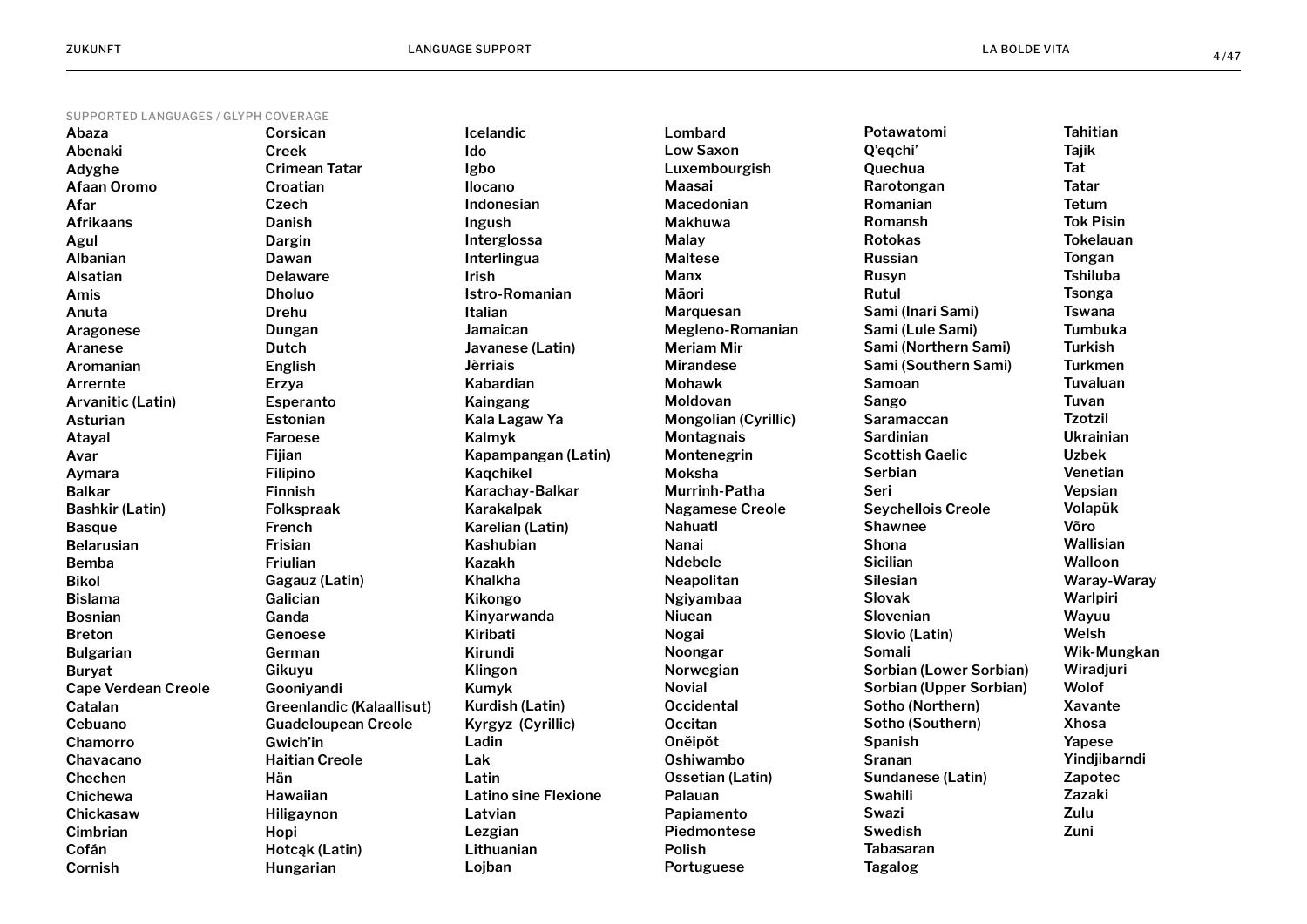# ZUKUNFT {REGULAR} with lowO contrast & circular dots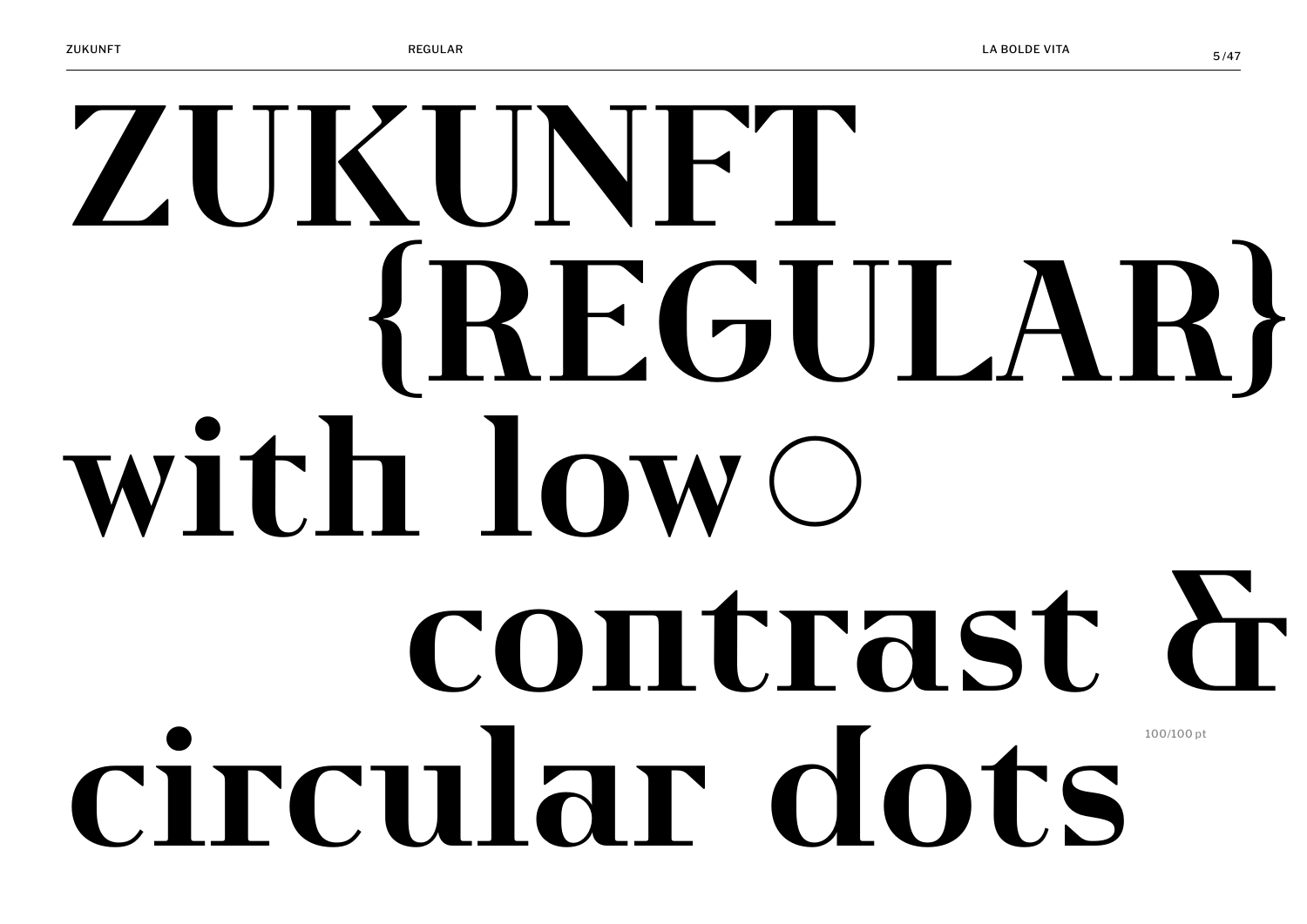## aabcdefgghijkklm nopqrsßtuvwxyz ABCDEFGGHIJKKLM NOPORSISTUVWXYZ 1234567890 .., ...  $77 @ # @ # Y0'^*$  $\left(\prod\right)\left[\left|\left\{\right\}\right.\right]_{-}=-+<>\left|\left.\right|_{2}^{6}\right\rangle\left\langle\left\langle\right|\right\rangle$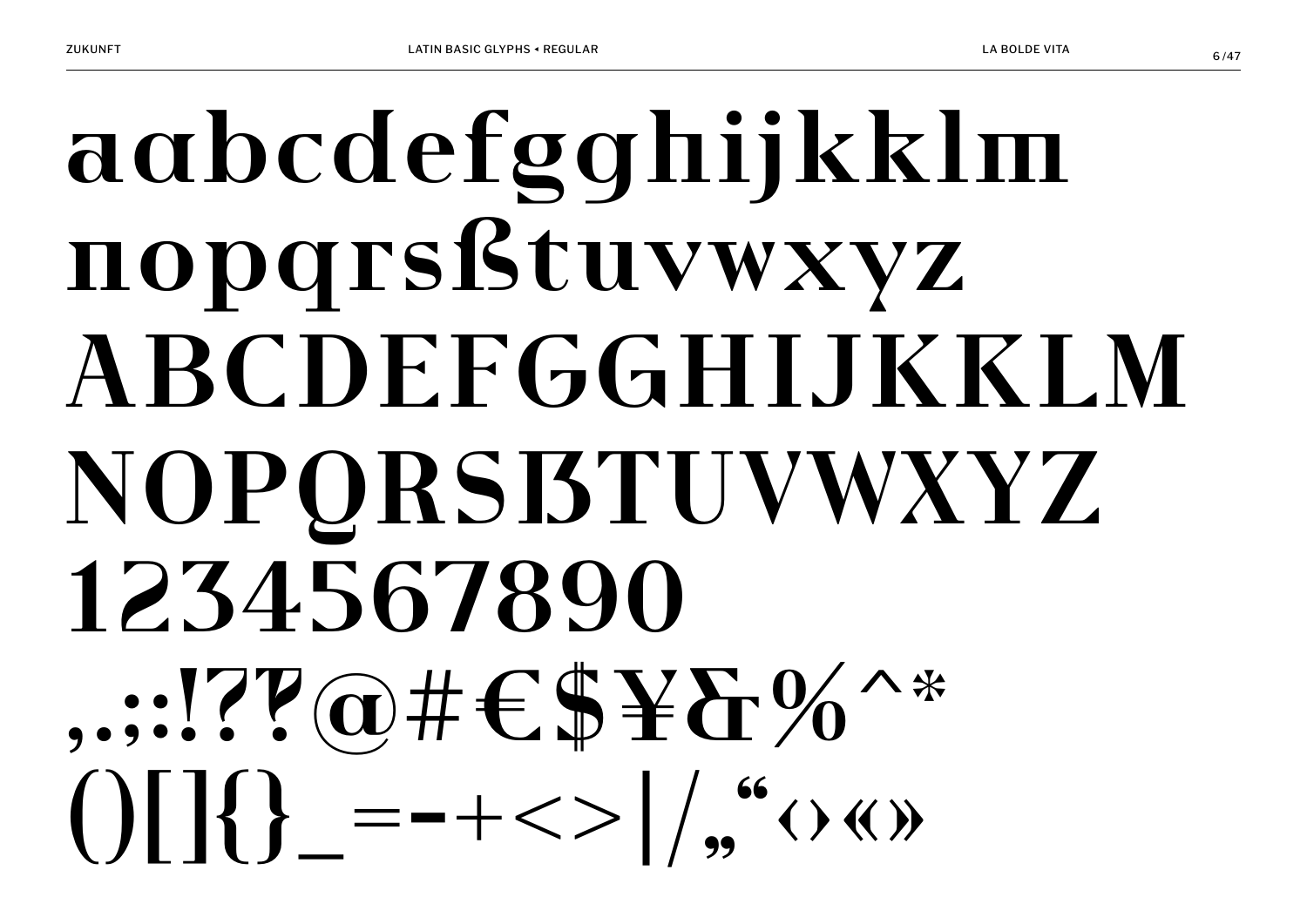## **АБВГДЕЖЖЗИЙКК** ЛМНОПРСТУФХЦЧ ШШЪЫЬЭЮЯ абвгдеёжжзийкк лмнопрстуфхцч ЧЕЕ ВОГОЛОДИЩ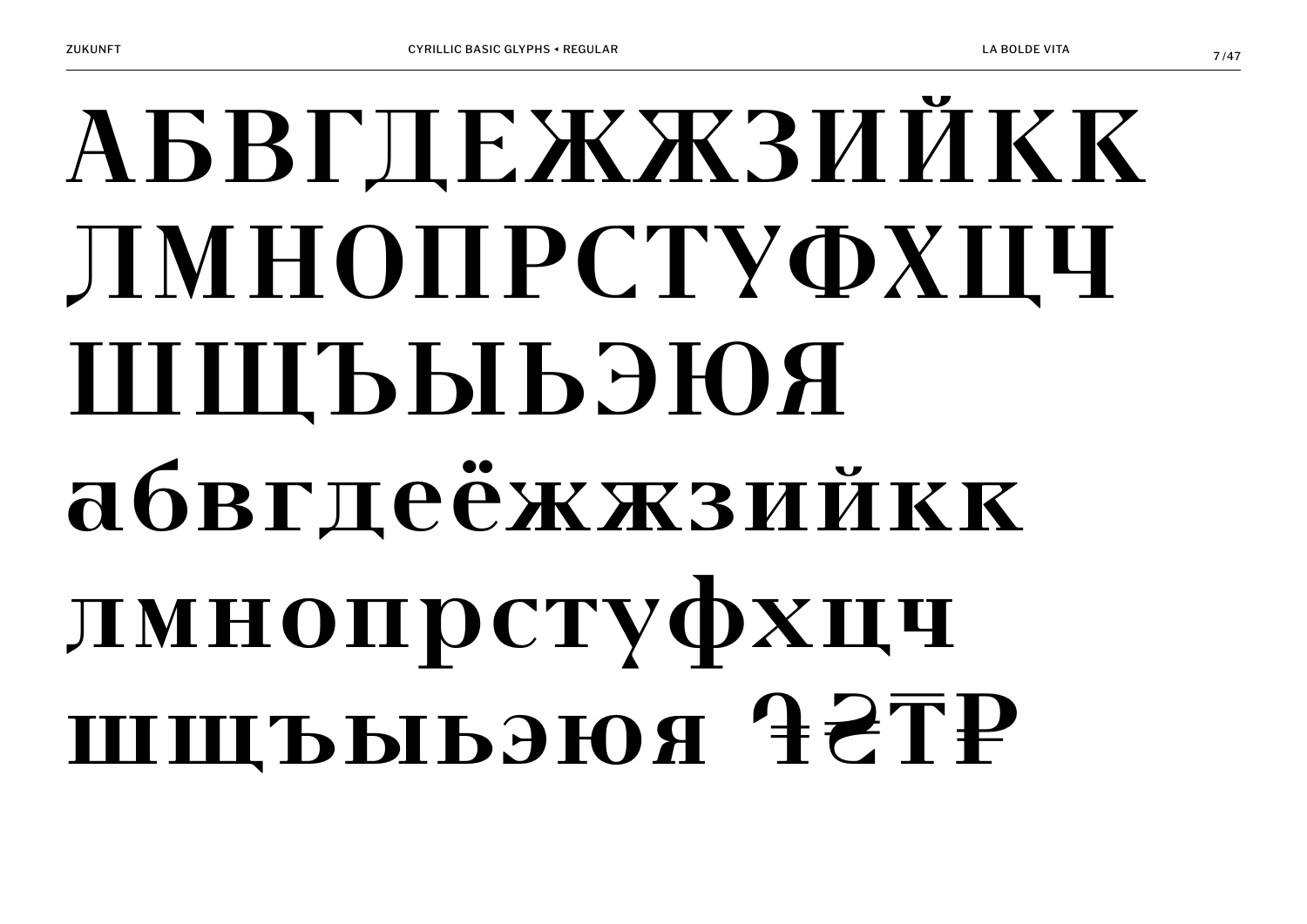**LATIN LOWERCASE** 

CYRILLIC UPPERCASE

**CYRILLIC LOWERCASE** 

STANDARD LIGATURES ff fi fi ffi ffi

#### **LATIN UPPERCASE** NOPORSBTUVWXYZ

aabcdefgghijkklm

nopqrsßtuvwxyz

### ABCDEFGGHIJKKLM

**АБВГДЕЖЖЗИЙККЛМНОПР** 

СТУФХЦЧШЩЪЫЬЭЮЯ

абвгдеёжжзийкклмнопр

стуфхцчшщъыьэюя

cb ch ck ck cl fb fh fk fk ft fv fw fy

#### 0123456789 0123456789 01234567890 01234567890 **TABULAR FIGURES**

0123456789 0123456789

# 0123456789 0123456789

# **FIGURES**

#%<><>+-± x:== ¢£F£€\$\\?TPBf ¤

### rb rh rk rk rl sb sh sk sk sl tt tv tw ty

CONTEXTUAL ALTERNATES

Th  $\Pi Z$ 

**DISCRETIONARY LIGATURES** 

 $\overline{B}$  WWW www ?  $\overline{A}$   $\overline{A}$  ???

+−±×÷=≠≈<>≤≥∾¬∕∕│¦  $\Delta$ Qu $\pi$  $\Delta$ HEd $\sqrt{\cdot} \approx$ %%

PUNCTUATION

...
$$
!\cdots
$$
  $!\cdots$   $!\cdots$   $!\cdots$   $...$   $...$   $...$   $...$   $...$   $...$   $...$   $...$   $...$   $0$   $0$   $0$   $0$   $0$   $0$   $0$   $0$   $0$   $0$   $0$   $0$   $0$   $0$   $0$   $0$   $0$   $0$   $0$   $0$   $0$   $0$   $0$   $0$   $0$   $0$   $0$   $0$   $0$   $0$   $0$   $0$   $0$   $0$   $0$   $0$   $0$   $0$   $0$   $0$   $0$   $0$   $0$   $0$   $0$   $0$   $0$   $0$   $0$   $0$   $0$   $0$   $0$   $0$   $0$   $0$   $0$   $0$   $0$   $0$   $0$   $0$   $0$   $0$   $0$   $0$   $0$   $0$   $0$   $0$   $0$   $0$   $0$   $0$   $0$   $0$   $0$   $0$   $0$   $0$   $0$   $0$   $0$   $0$   $0$   $0$   $0$   $0$   $0$   $0$   $0$   $0$   $0$   $0$   $0$   $0$  

**MATHEMATICAL SYMBOLS** 

**CASE-SENSITIVE FORMS** 

::..\*\*\*\*\*---i¿à()[]{}@@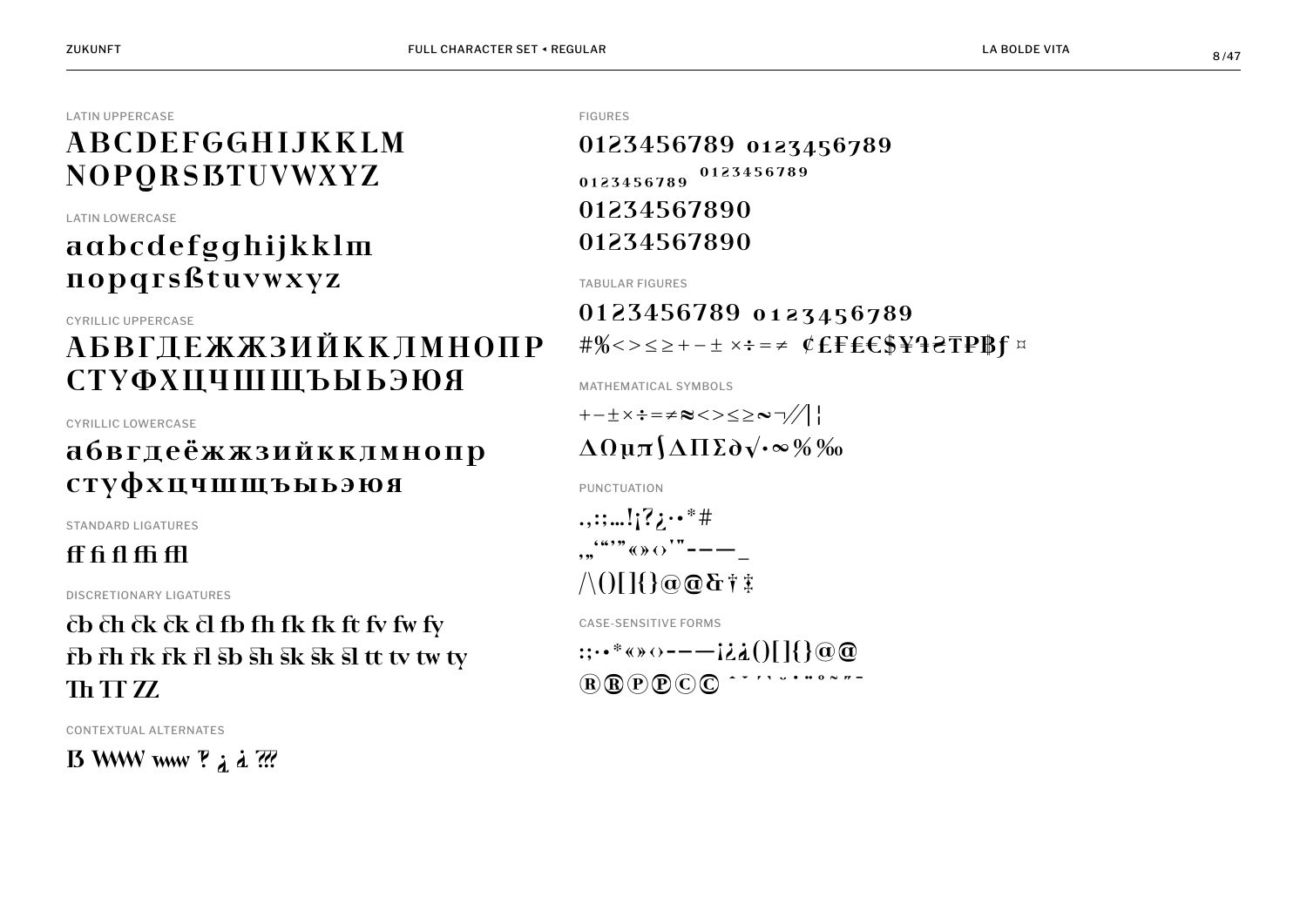#### **LATIN ACCENTED CHARACTERS**

AÁÂÃÄÅÅÅÅÅÅÆÆ ÇĆĈĊČ ĐĎĐ ÈÉÊËËËËEĚĔĘ ĜĜĞĞĠĠĢĢĞĞ ĤĦ IIIIIIIIIII UÜ J KK LLLLE NNNNN ÒÓÔÕÖØØŌŎŐQŒ ÞŔŖŘ ŚŜŞŞŠ TTŤŦ ÙÚÛÜŨŨŨŮŰŲŲ ŴŴŴŴ ÝŶŸŸŶŸ ŹŻŽ

OTHER SYMBOLS

```
¢£F€€$¥₹₴T₽₿f¤Pts
```
←↑↓→↔⇕<sup>⋉↗</sup>₩∠▲▼▶◀⊿⊾<sup>◤◥</sup>

■□◆◇●○◆◇●○米

**BBPDCCMNQQdooooooooooooo** 

à à á á â â ã ã ã ä å å å ā ā ā ă ă a a a å å a a æ æ ccccc dd'd eeeeeeeeee gggggggggg hh ifiiiiiiii ijfj j kkkk llllet nnun'ny dódööøøöööoœ p rri sssss tttt uuūüūūŭuuu wwww yyyyy zii

CYRILLIC EXTENDED CHARACTERS

**ЂЃЀЄЅӀЇЇЈЉЊЋЌЌЎЏҐѢѲѴҖҖ** ККНҮҰХЧЫӘЙЙӨЎ **Птеезнії і выпкку и терочжж ккнуухчhl**эййөў

**BULGARIAN CHARACTERS** 

АИЙЙЛФ **a**8qxx3uŭkk^nmuyuuubblo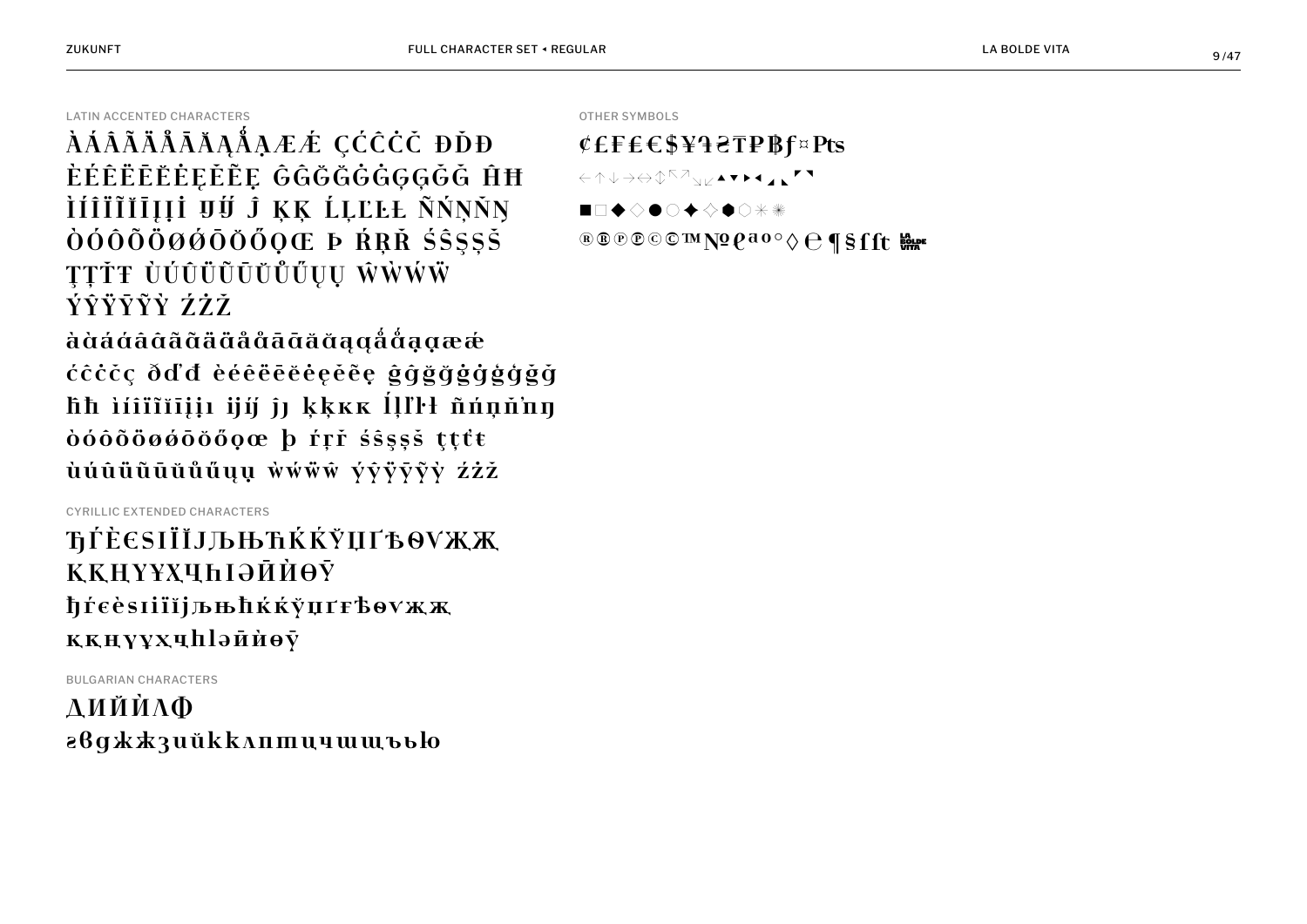### Thought Police Dystopian Yellow "Deep-51-Memory" Watergate¦Betrayal Xanith Rebellion {Truth} God.97 Modern from Risk & Bubbles Red-Eyed ∙ Farewell\_Quijote Novel Soma ½ Application Oceania 6 Charrington but DeLorean DMC-12 Zebra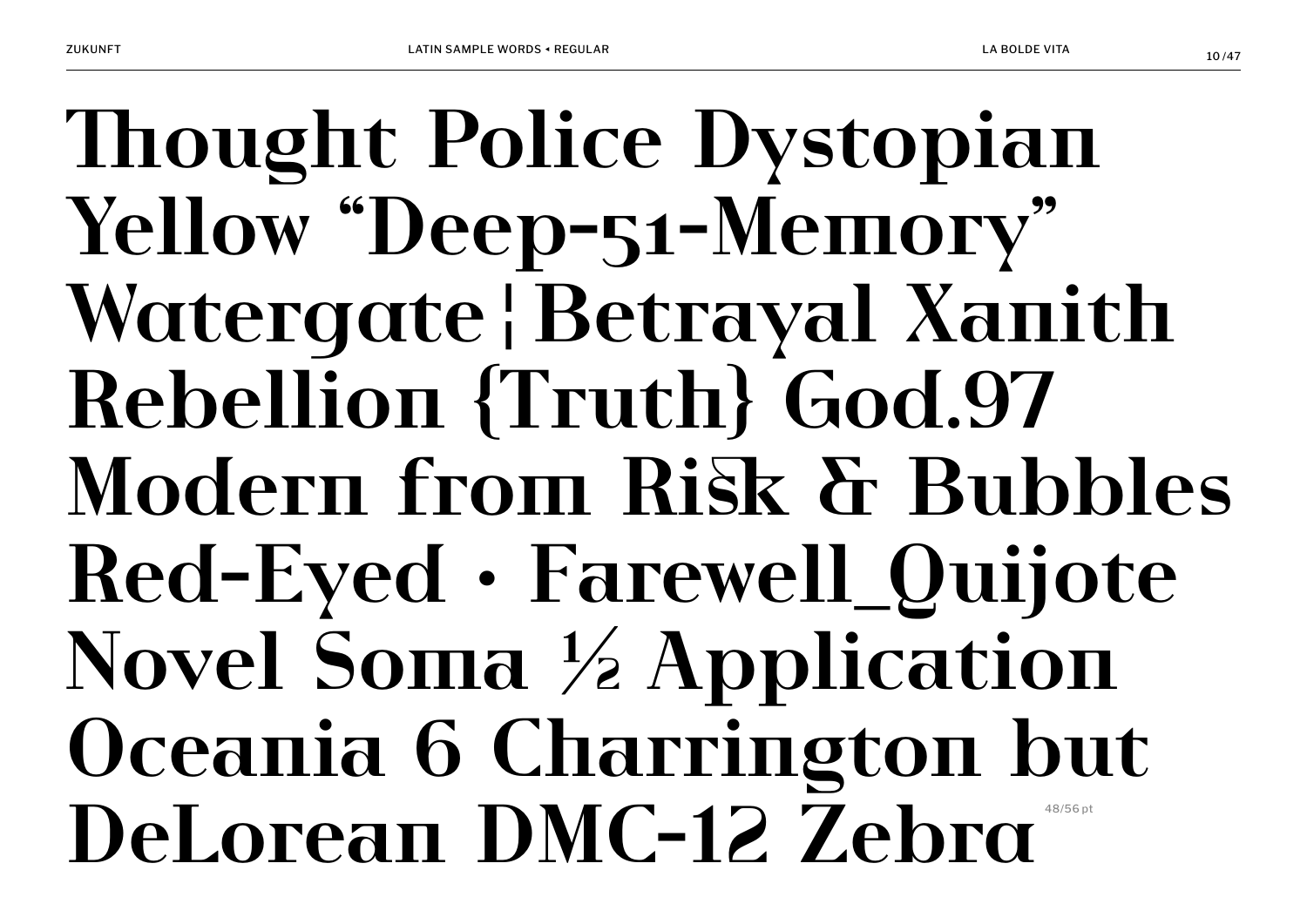## GROPIUS • 1883—1969 {NEW OBJECTIVITY} ROMANESQUE ‡ CIŽEK MOHOLY×NAGY~BOOKS 1920 (NLD+FRA+GER) »GOTTLIEB HERMANN« GEWERKSCHAFT.BUND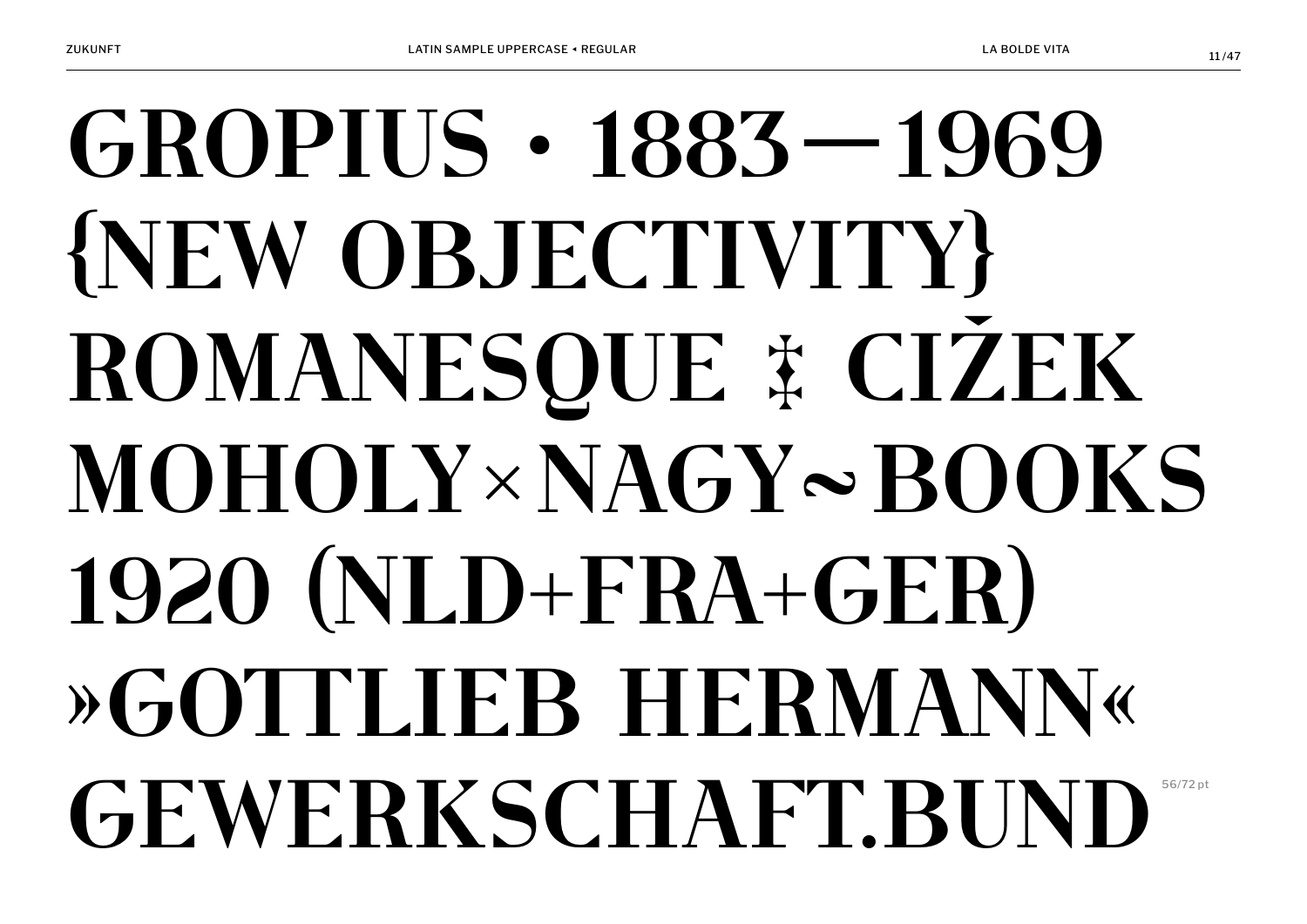**GUILAOMAUUA YOTEPICЙТ** Желтая 51 Память Океания •Полиция Дистопиана Предательство Восстание  $\mathbf{Dor}@M$ стины.97 (Роман) Сома Применение но глаза «двухместная карета» разположен ≈ 10 заповедей  $\frac{3}{4}$  часть \* Прощай Зебра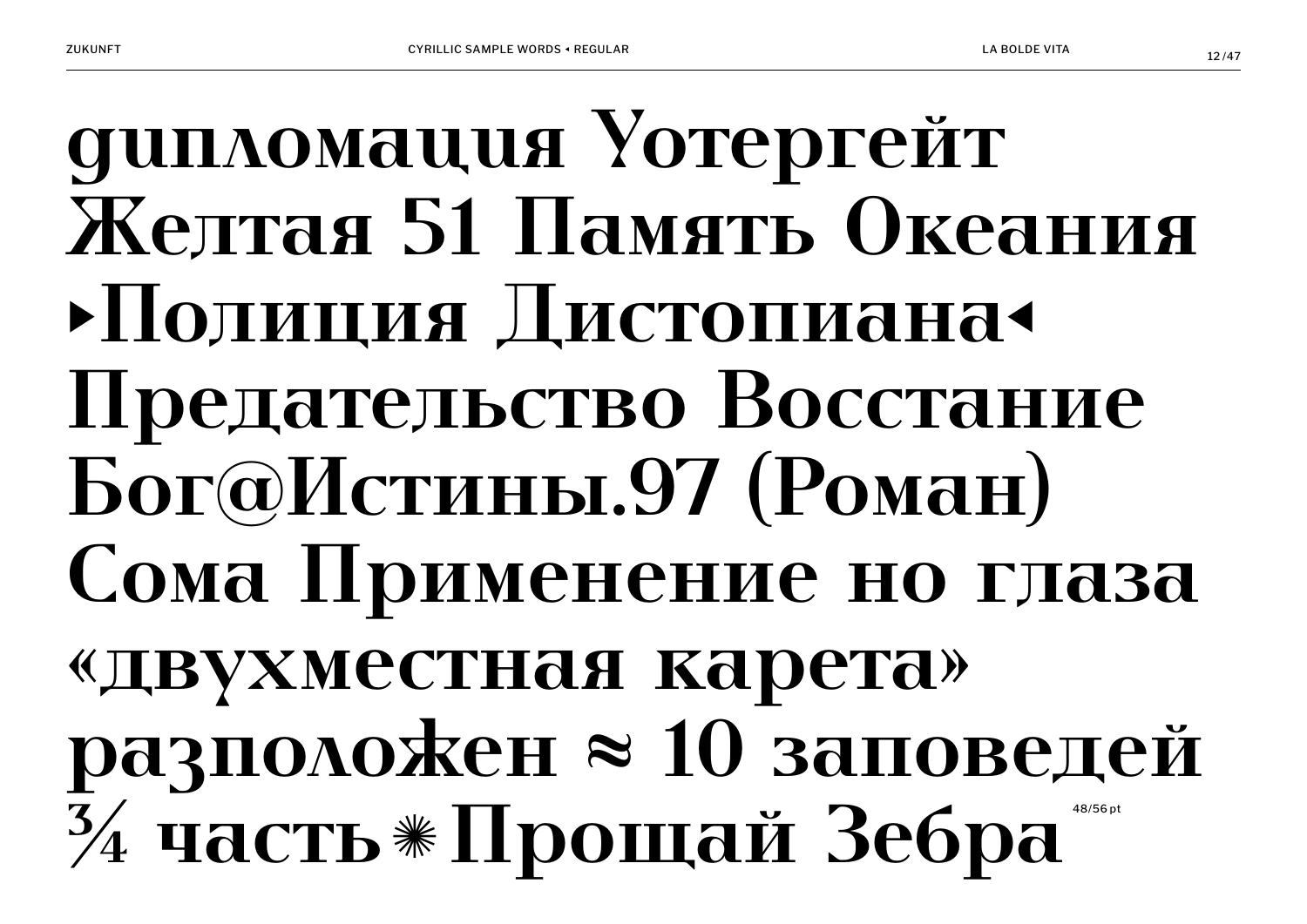## ДРАГОЦЕНЕН? СОБАК ШЕВЕЛИЛ † ТЯГОТЕЛИ ОФИЦИАЛЬНО ЗУБС »1875 AEKEMBPII« AEA МЛАДШЕЙ Е ГРАБЕЖА **7 ЛАБИРИНТАХ • КТО**  $\{ \Phi$ ЛАГ} ЖДАВШАЯ 241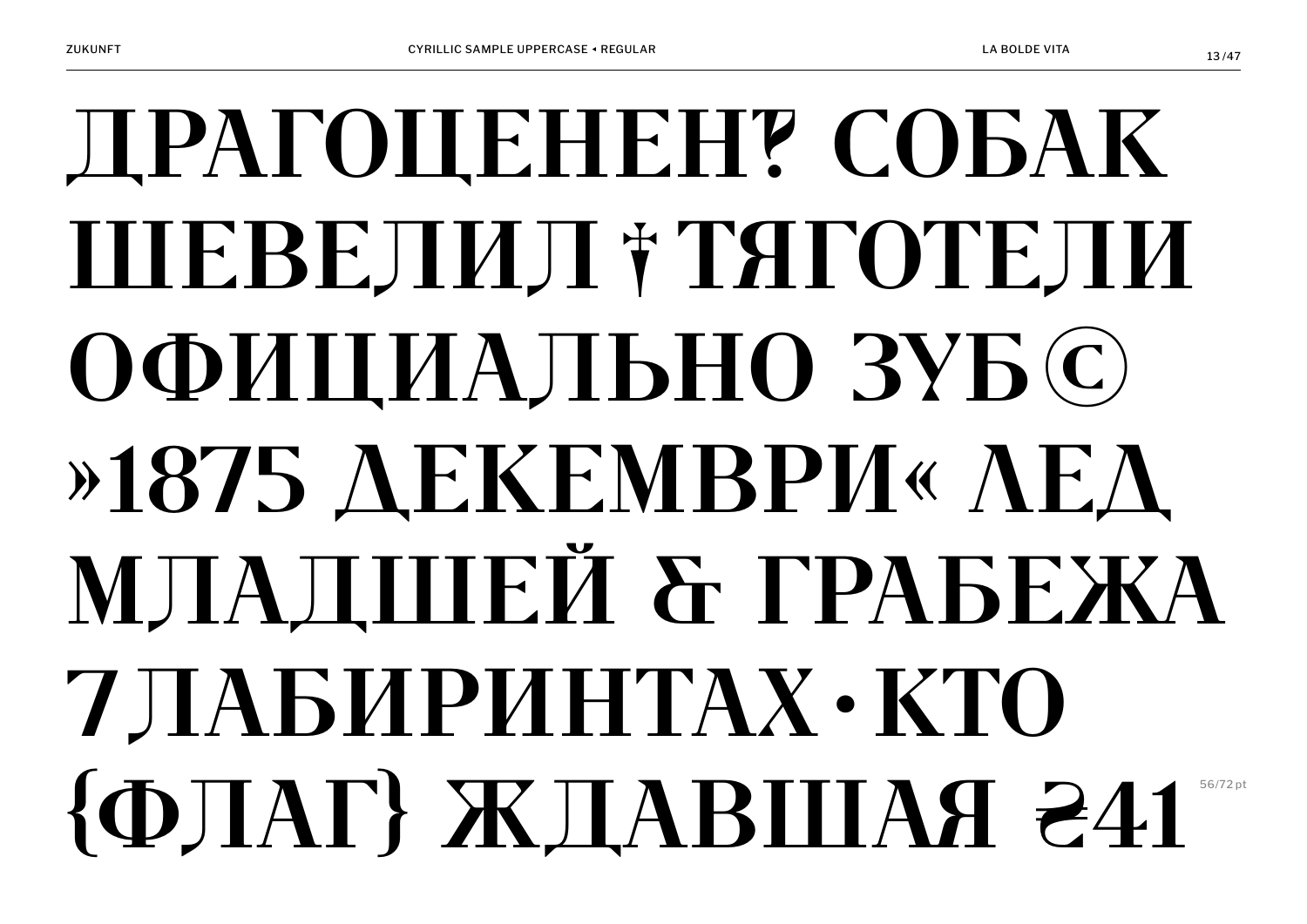### Zângão vår Lartë Shtypjes Réttlætis #l'homme Dignité Ældrebesøg »Virðingar« régime@app.nz Žmogaus że Człowieka [Gyffredin] "Kadınların " Fakt Ävensom\* Içinde Straßenfest Þjóðdir Rettferdighet (Arrêté) … 50/62 pt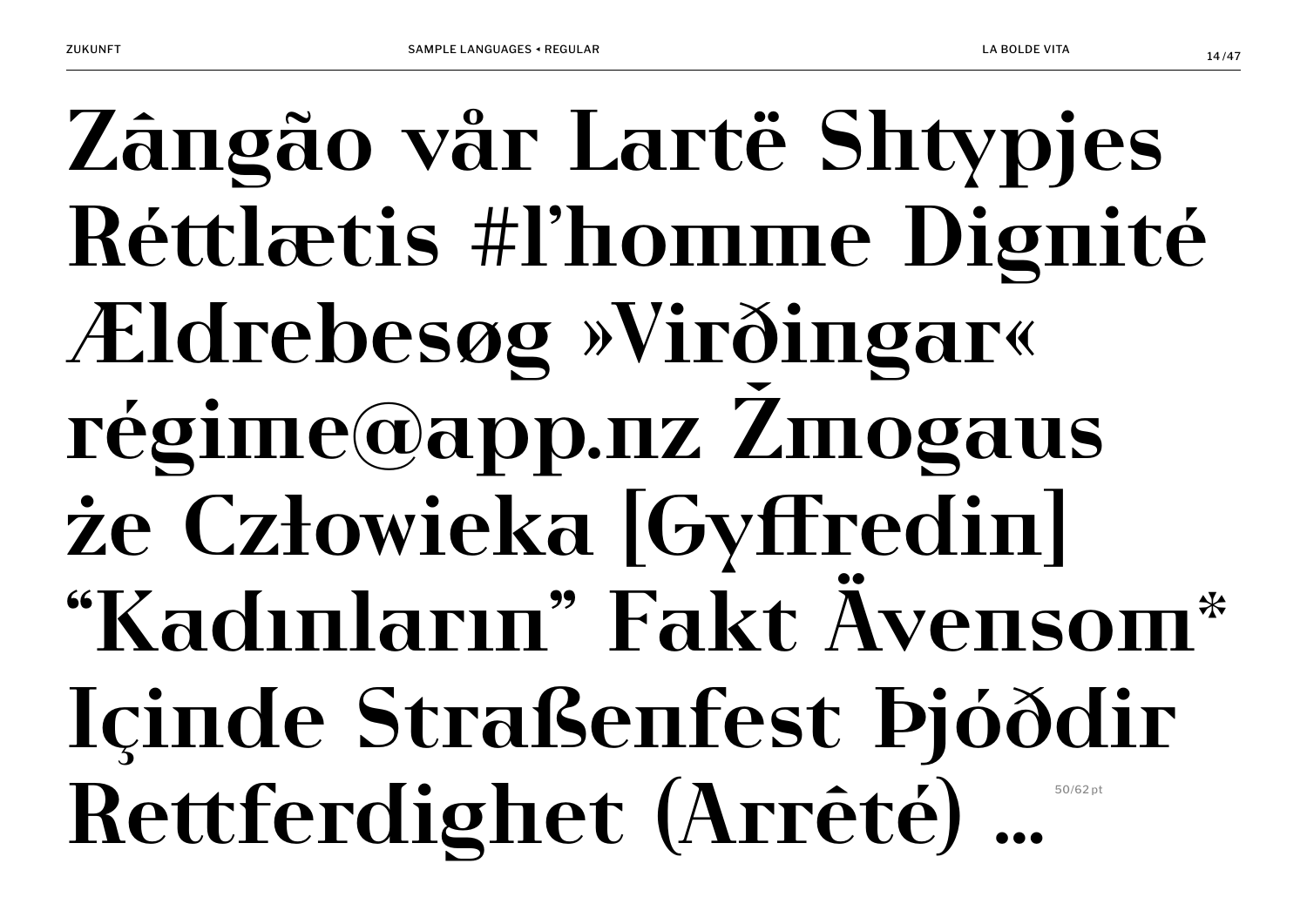## Sanity  $\neq 69\%$  Orly?? »Diarrhée Nº1« æla DAZZLE? 7 {Suffix}  $835,1 \,\mathbb{B} \diamond$  single [sml] ∞ Quintessenz.com  $910 \,\mathrm{µm}^2 \leftrightarrow \mathrm{Tapes}^{\mathrm{TM}}$

 $15/47$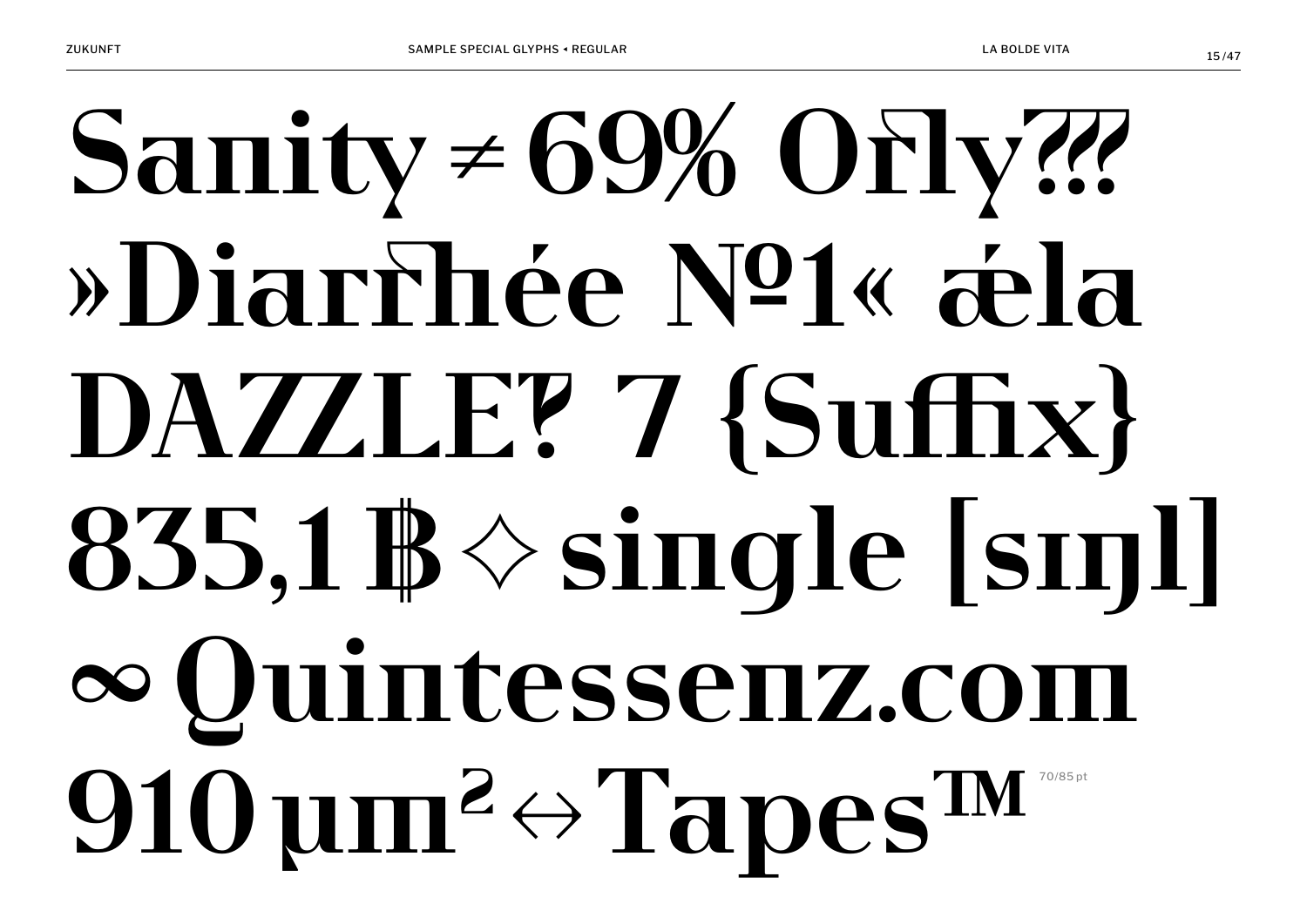### •Dal punto di vista storico e culturale, Saluzzo rappresenta un esempio di architettura medievale piemontese conservando, stretta nel circuito delle antiche mura, le caratteristiche di diverse 50/60 pt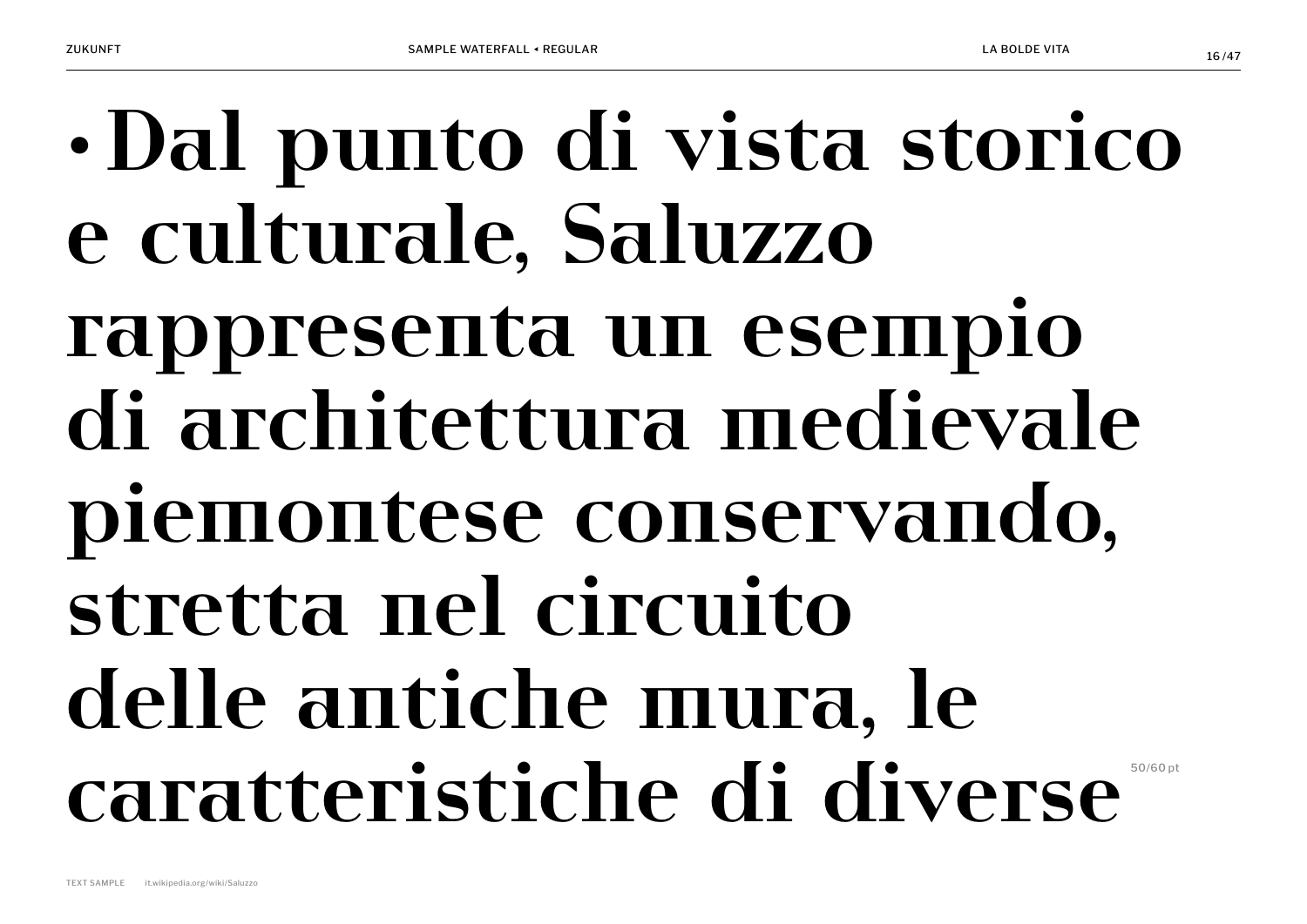•Dal punto di vista storico e culturale, Saluzzo rappresenta un esempio di architettura medievale piemontese conservando, stretta nel circuito delle antiche mura

•Dal punto di vista storico e culturale, Saluzzo rappresenta un esempio di architettura medievale piemontese conservando, stretta nel circuito delle antiche mura, le caratteristiche di 32/38 pt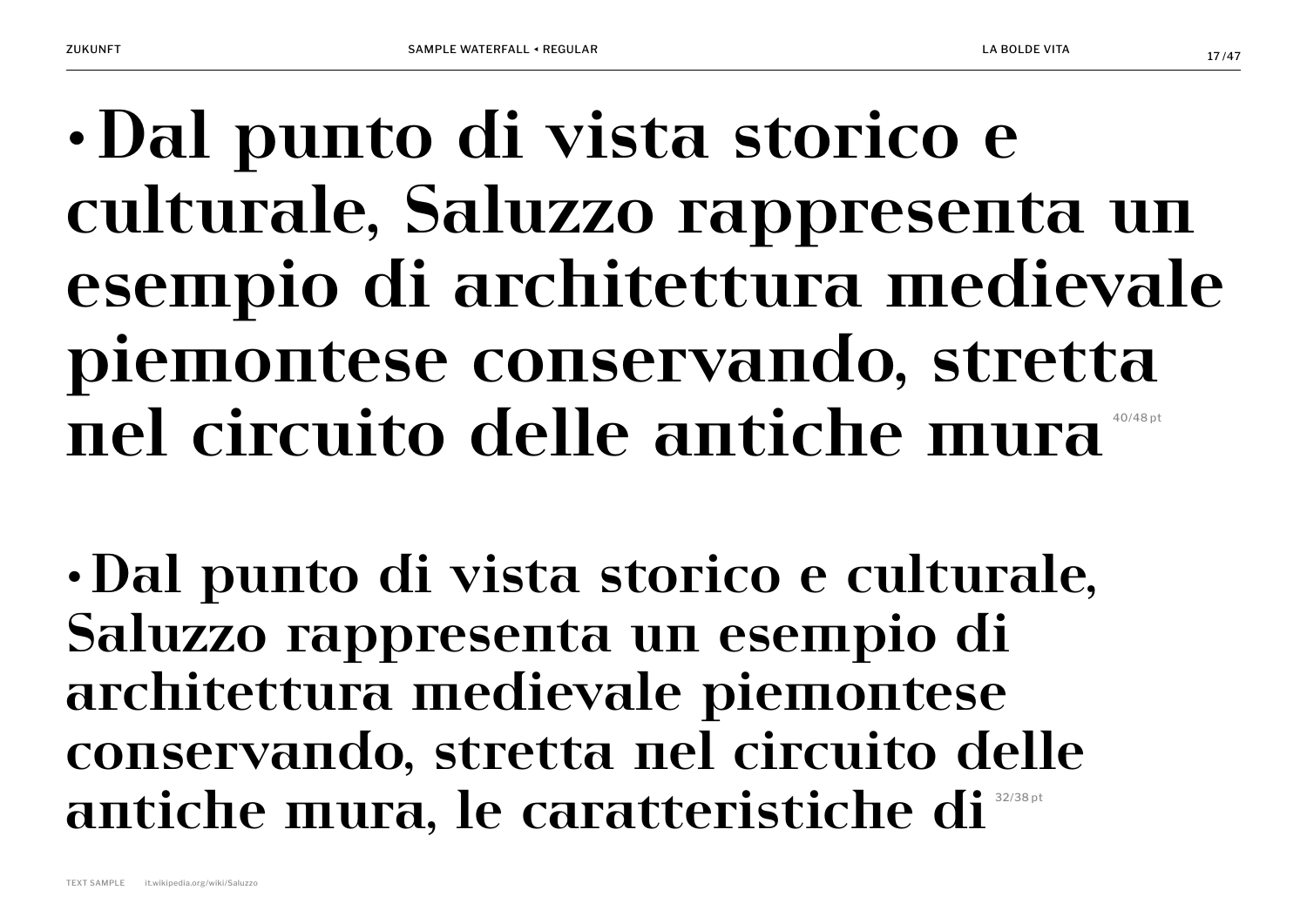#### •Dal punto di vista storico e culturale, Saluzzo rappresenta un esempio di architettura medievale piemontese conservando, stretta nel circuito delle antiche mura, le caratteristiche di diverse 24/28 pt

•Dal punto di vista storico e culturale, Saluzzo rappresenta un esempio di architettura medievale piemontese conservando, stretta nel circuito delle antiche mura, le caratteristiche di diverse epoche. Capitale per ben quattro secoli di un marchesato indipendente 18/21 pt

•Dal punto di vista storico e culturale, Saluzzo rappresenta un esempio di architettura medievale piemontese conservando, stretta nel circuito delle antiche mura, le caratteristiche di diverse epoche. Capitale per ben quattro secoli di un marchesato indipendente, le numerose testimonianze del suo nobile e ricco passato ne <sup>14/17 pt</sup>

•Dal punto di vista storico e culturale, Saluzzo rappresenta un esempio di architettura medievale piemontese conservando, stretta nel circuito delle antiche mura, le caratteristiche di diverse epoche. Capitale per ben quattro secoli di un marchesato indipendente, le numerose testimonianze del suo nobile e ricco passato ne confermano il ruolo di città d'arte. Tutt'oggi la cittadina svolge una funzione di riferimento di servizi ai 11/14 pt

•Dal punto di vista storico e culturale, Saluzzo rappresenta un esempio di architettura medievale piemontese conservando, stretta nel circuito delle antiche mura, le caratteristiche di diverse epoche. Capitale per ben quattro secoli di un marchesato indipendente, le numerose testimonianze del suo nobile e ricco passato ne confermano il ruolo di città d'arte. Tutt'oggi la cittadina svolge una funzione di riferimento di servizi ai comuni circostanti, fiere e manifestazioni a carattere artistico, culturale, ortofrutticolo ed enogastromico. 9/12 pt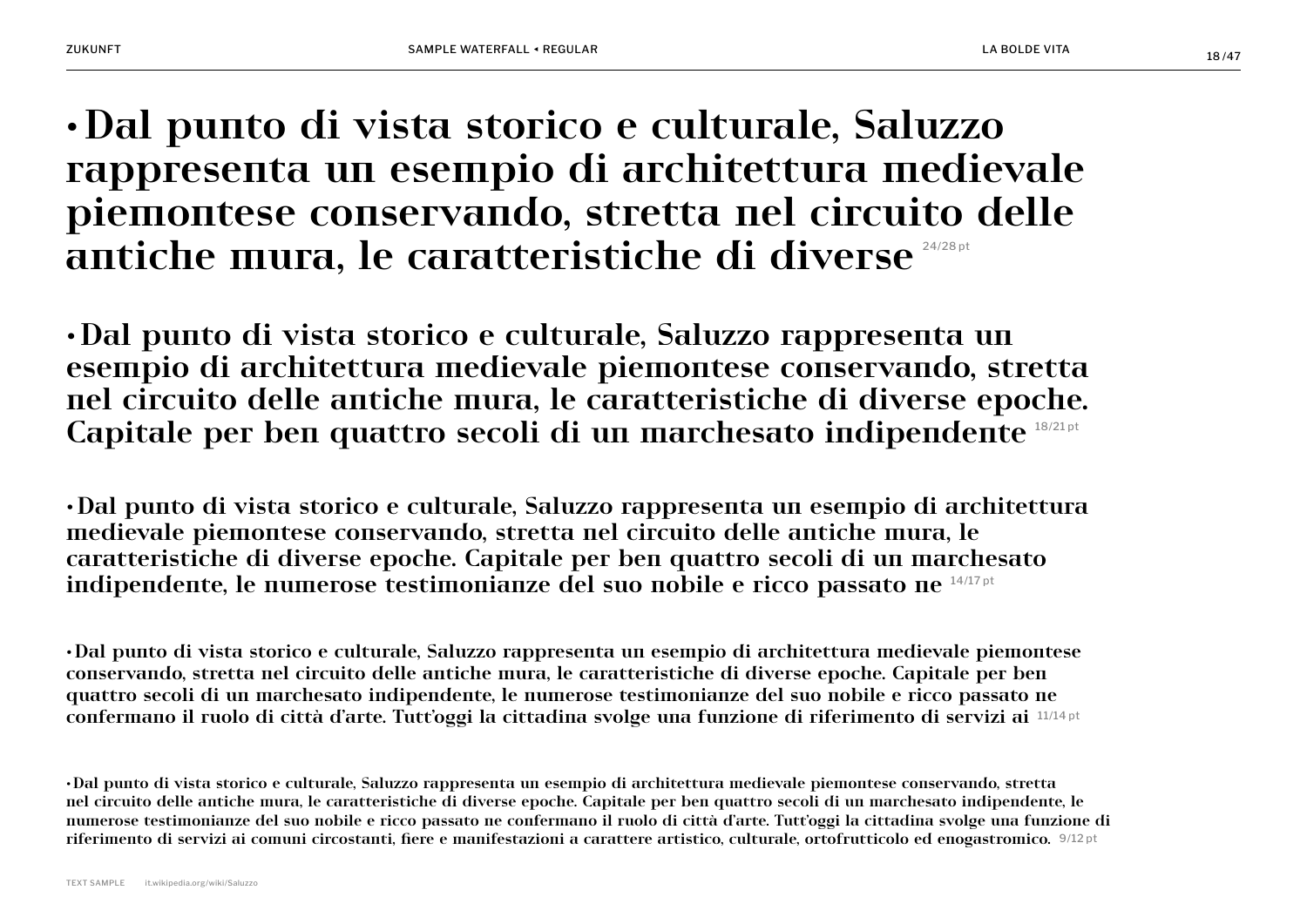# *ZUKUNFT {ITALIC} including✧ smooth &* angled form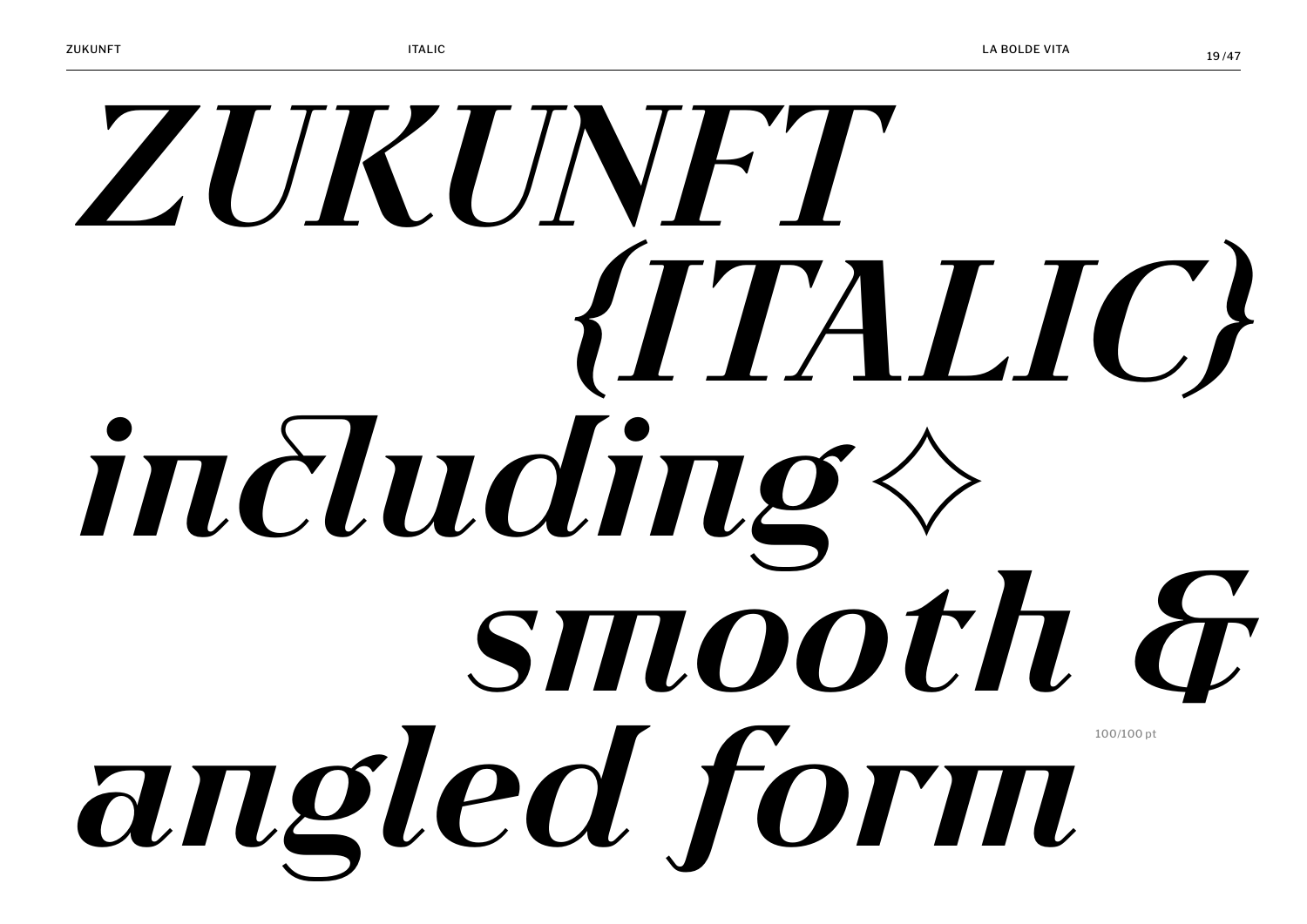## aabcdefgqhijkklm nopqrsßtuvwxyz ABCDEFGGHIJKKLM NOPORSBTUVWXYZ 1234567890  $\cdot$ ,  $\cdot$ ,  $77\omega$ # $\epsilon$ \$¥&%^\*  $\left(\frac{1}{2}\right)^{1/2}$  = - + < >  $\left(\frac{1}{2}\right)^{6/2}$  ( ) (( ))

**LA BOLDE VITA**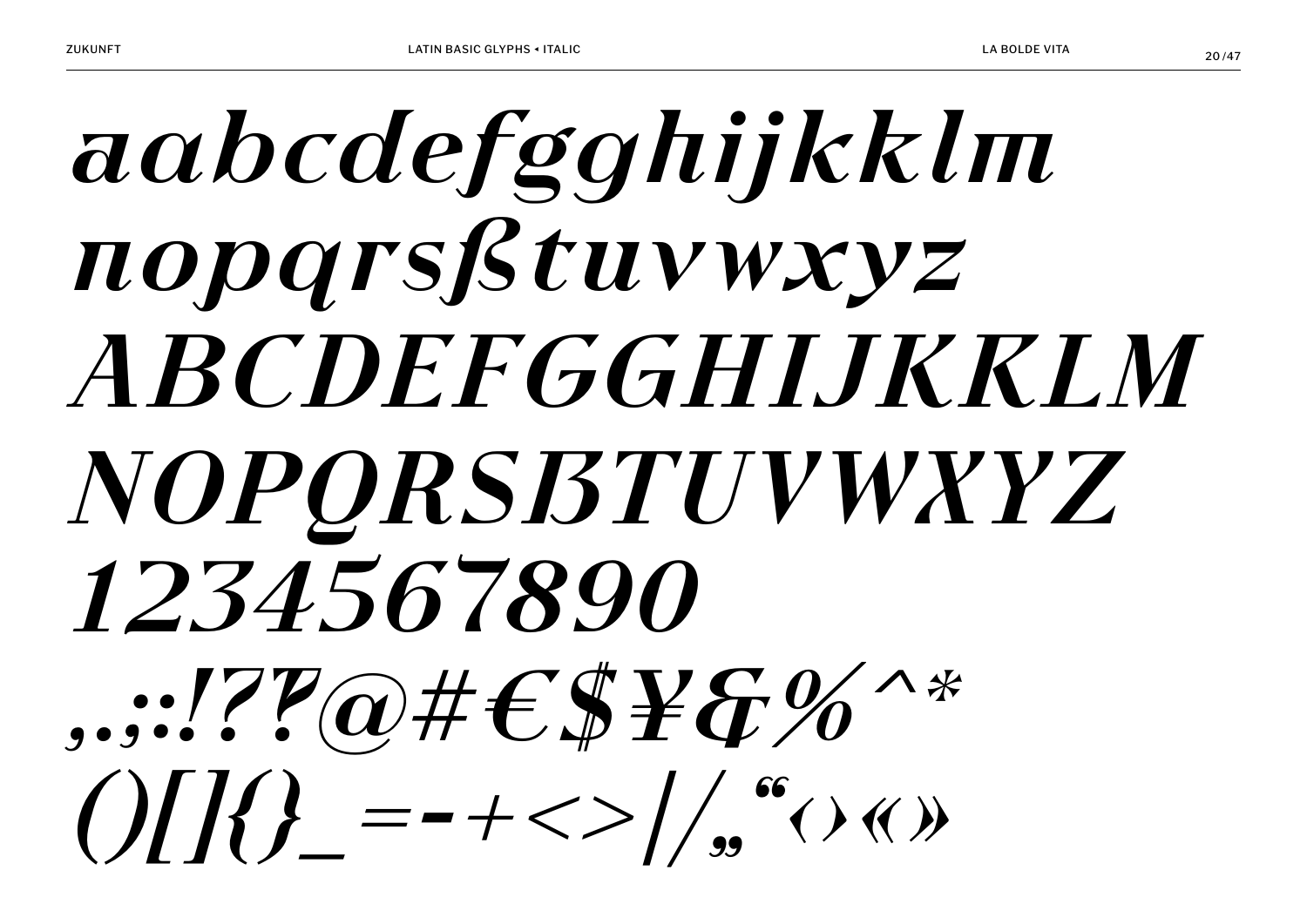## АБВГДЕЖЖЗИЙКК ЛМНОПРСТУФХЦЧ ШШЪЫЬЭЮЯ абвгдеёжжэнйкк лмнопрстуфхцч шщьыьэюя НЕТР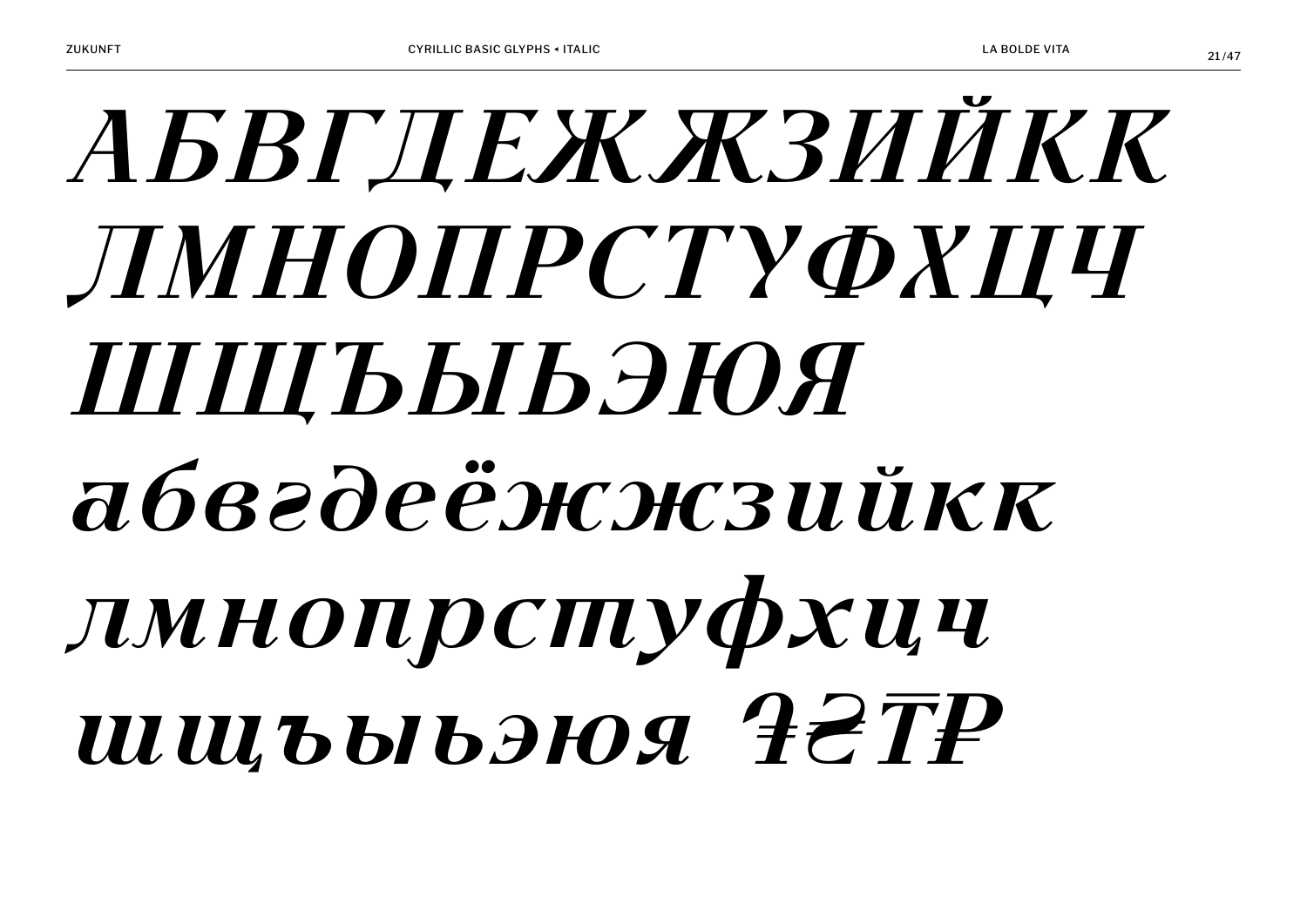**LATIN UPPERCASE** 

#### ABCDEFGGHIJKKLM **NOPORSBTUVWXYZ**

#### **LATIN LOWERCASE**

#### aabcdefgghijkklm  $\boldsymbol{n}$ opqrsßtuvwxyz

CYRILLIC UPPERCASE

#### **АБВГДЕЖЖЗИЙККЛМНОПР** СТҮФХЦЧШШЪЫЬЭЮЯ

**CYRILLIC LOWERCASE** 

#### абвгдеёжжзийкклмнопр  $\epsilon$ туфхичшиць ы ь эюя

STANDARD LIGATURES

#### ff fi fi ffi ffl

**DISCRETIONARY LIGATURES** 

 $\partial$   $\partial$ b  $\partial$ h  $\partial$ k  $\partial$ k  $\partial$ h  $\partial$ h  $\partial$ k  $\partial$ k  $\partial$ h  $\partial$ k  $\partial$ y rb rh rk rk rl sb sh sk sk sl tt tv tw ty  $ThTTZ$ 

CONTEXTUAL ALTERNATES

 $\overline{B}$  WWW www  $\overline{P}$   $\overline{d}$   $\overline{R}$ 

**CONTEXTUAL SWASHES** 

 $A B D E F H K L M N P Q R S X Z$ 

**FIGURES** 

0123456789 0123456789  $\,0\,123456789\,$ 0123456789 01234567890 01234567890

**TABULAR FIGURES** 

#### 0123456789 0123456789 #%<>≤≥+-±×÷=≠ ¢£F£€\$¥I₴TPBf ¤

**MATHEMATICAL SYMBOLS** 

$$
+-\pm \times \div = \neq \infty \iff \leq \geq \sim \frac{1}{\sqrt{2}}
$$

$$
\Delta \Omega \mu \pi \int \Delta \Pi \Sigma \partial \sqrt{\cdot} \approx \frac{\%}{\%}
$$

PUNCTUATION

$$
...::...::?2...**
$$
  
...  
...  
...  
00000\*

**CASE-SENSITIVE FORMS** 

 $\cdots$ \*«» $\cdots$ ——iża()[]{}@@  $\mathbb{R} \mathbb{R} \mathbb{P} \mathbb{P} \mathbb{C} \mathbb{C}$ <sup>---------</sup>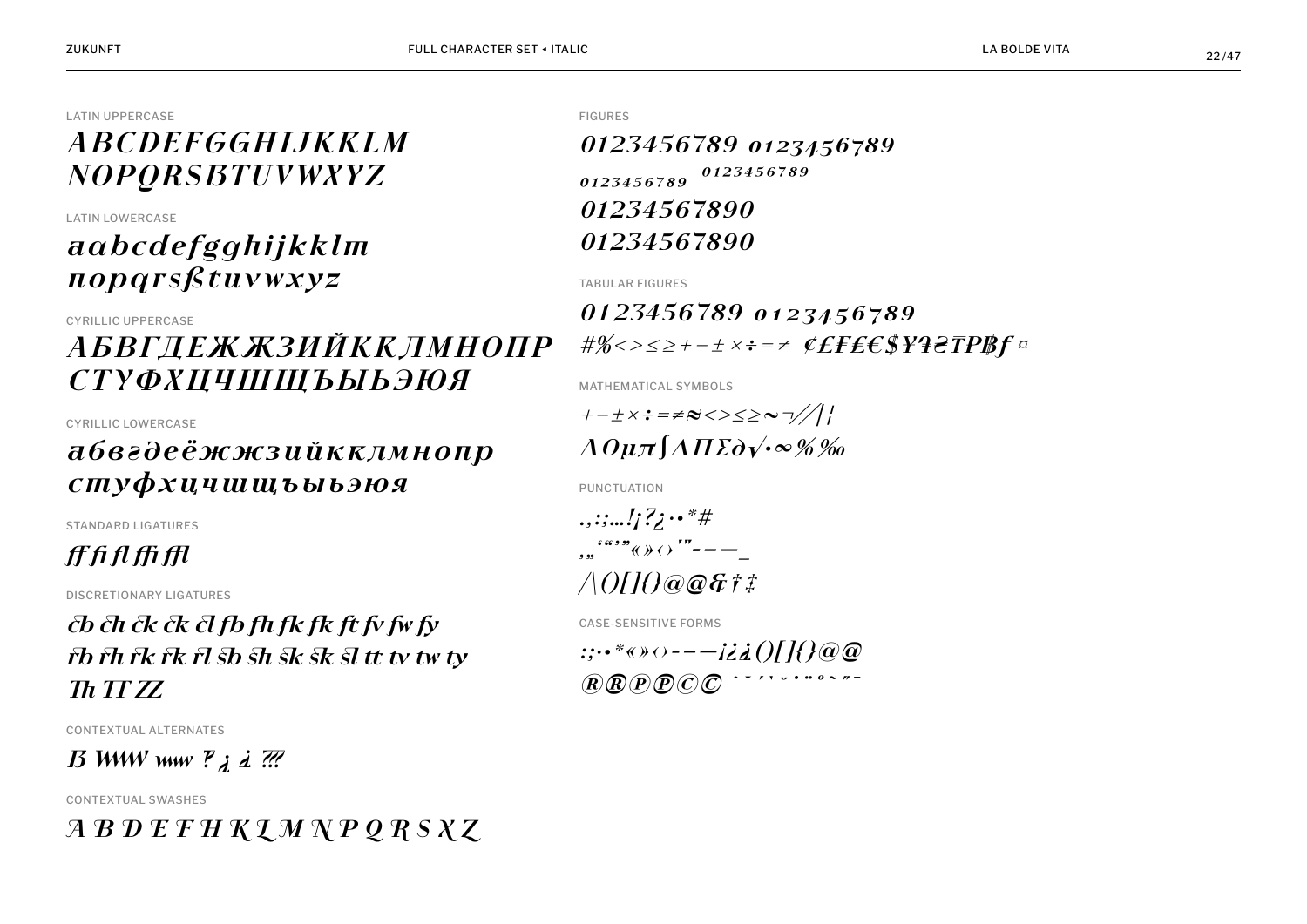**LATIN ACCENTED CHARACTERS** 

*AÁAAÄAAAAAAÆÆ ÇĆĈČČ ĐĎĐ* ÈÉÊËĒĔĚĘĔĔĘ ĜĜĞĞĠĠĢĢĞĞ ĤĦ İÍÎÎÎĬIȚȚI UŰ Ĵ KĶ ĹĻĽĿŁ ÑŃŅŇŊ  $\dot{\theta}$ ÓÓÕÖØÓŐŐŐQŒ Þ ŔŖŘ ŚŜŞŞŠ TTŤŦ ŮÚÛŨŨŨŨŮŰŲŲ ŴŴŴŴ ÝŶŸŸŶŶ ŹŻŽ

**OTHER SYMBOLS** 

 $\ell$ *EFE* E\$¥*A*  $\epsilon$ *TPBf* ¤ *Pts* ←↑↓→⇔⇕<sup>⋉↗</sup>NR▲▼▶◀⊿⊾<sup>◤◥</sup>

■□◆◇●○◆◇●○米

**BBPPCC MN9Qao% AT Sfft**  $\frac{1}{2}$ 

ccccc dd'd eeeëeeeeeee gggggggggg hh iffiffiji ijíj ji ķķkk Ul lit naņāng ooooooooooooo b rrr sssss tttt 

CYRILLIC EXTENDED CHARACTERS

*TJĹĖESIÏĬJЉЊЋЌŔŸЏſѢѲѴҖҖ ККНҮҰХЧЫӘЙЙӨ* Ү **ђе́єѐѕ1іїїјљњћќкўџґғњѳѵҗҗ**  $K K H Y Y X Y h l \partial \bar{u} \dot{u} \partial \bar{y}$ 

**BULGARIAN CHARACTERS** 

АИЙИЛФ  $e \theta q$  okok $q$ uŭkk $\lambda$ nmuuuuu $\boldsymbol{u}$ b ko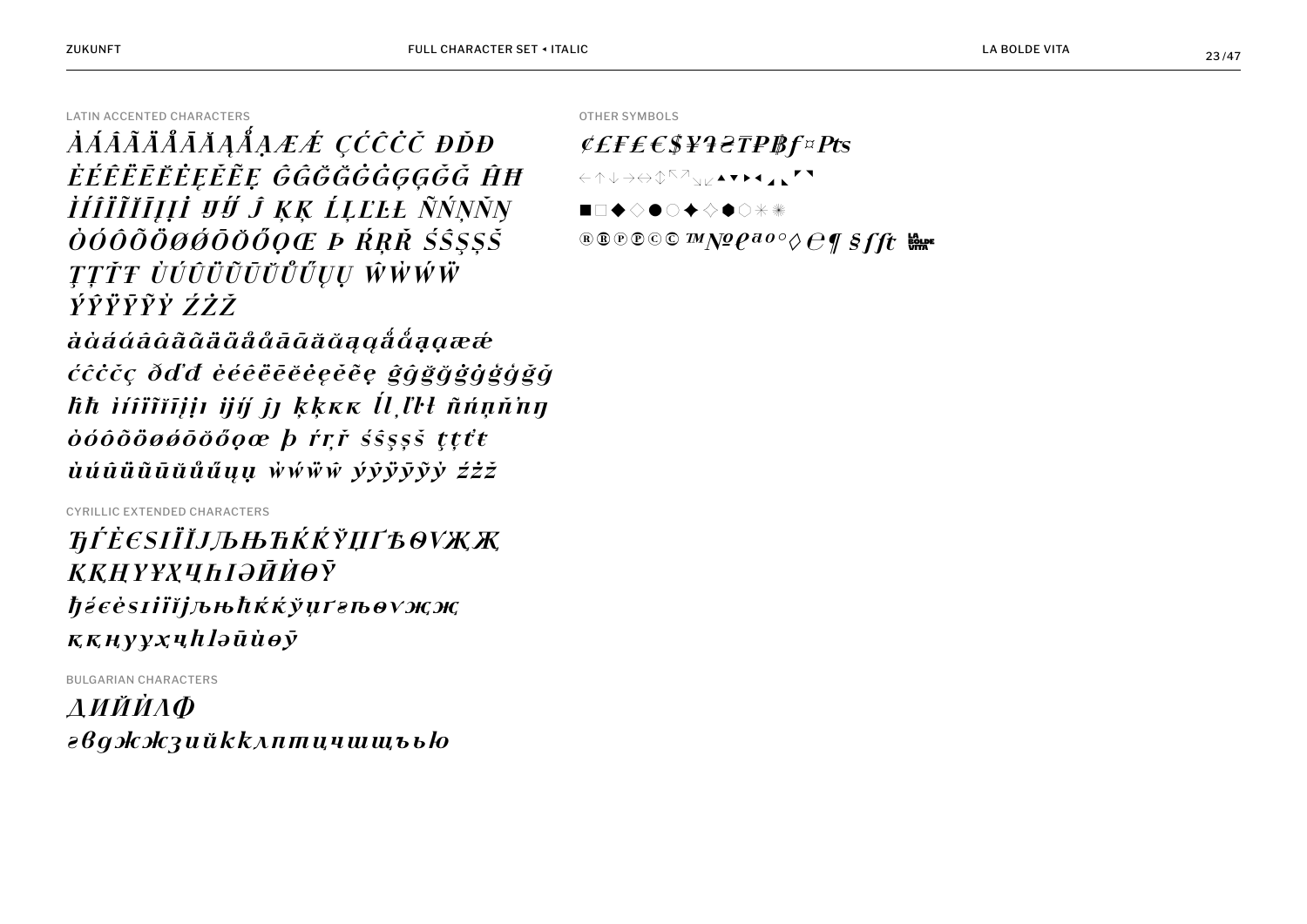*Thought Police Dystopian Yellow "Deep-51-Memory" Watergate¦Betrayal Xanith Rebellion {Truth} God.97 Modern from Risk & Bubbles Red-Eyed ∙ Farewell\_Quijote Novel Soma ½ Application Oceania 6 Charrington but* **DeLorean DMC-12 Zebra**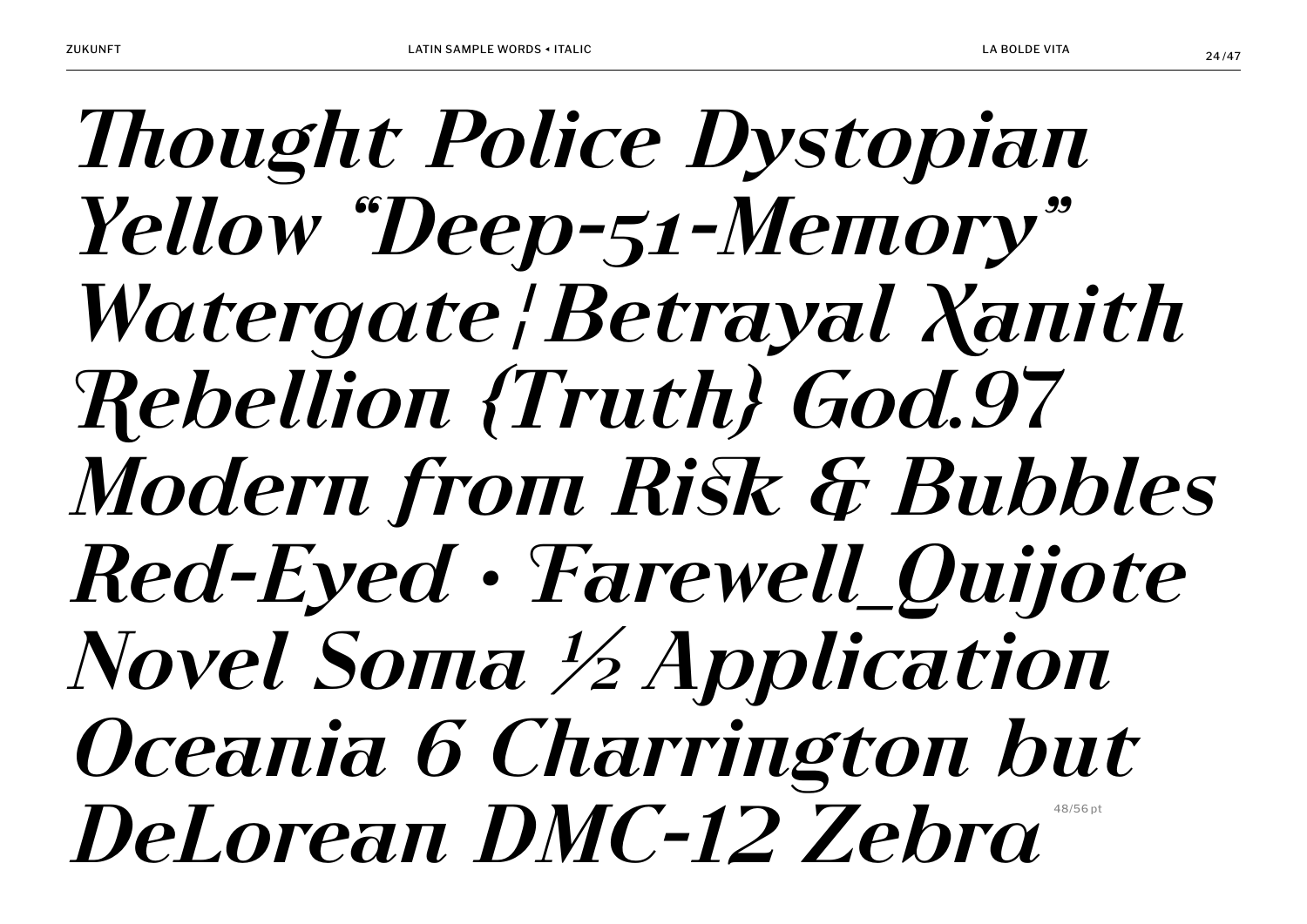## *GROPIUS • 1883—1969 {NEW OBJECTIVITY} ROMANESQUE ‡ CIŽEK MOHOLY×NAGY~BOOKS 1920 (NLD+FRA+GER) »GOTTLIEB HERMANN« GEWERKSCHAFT.BUND*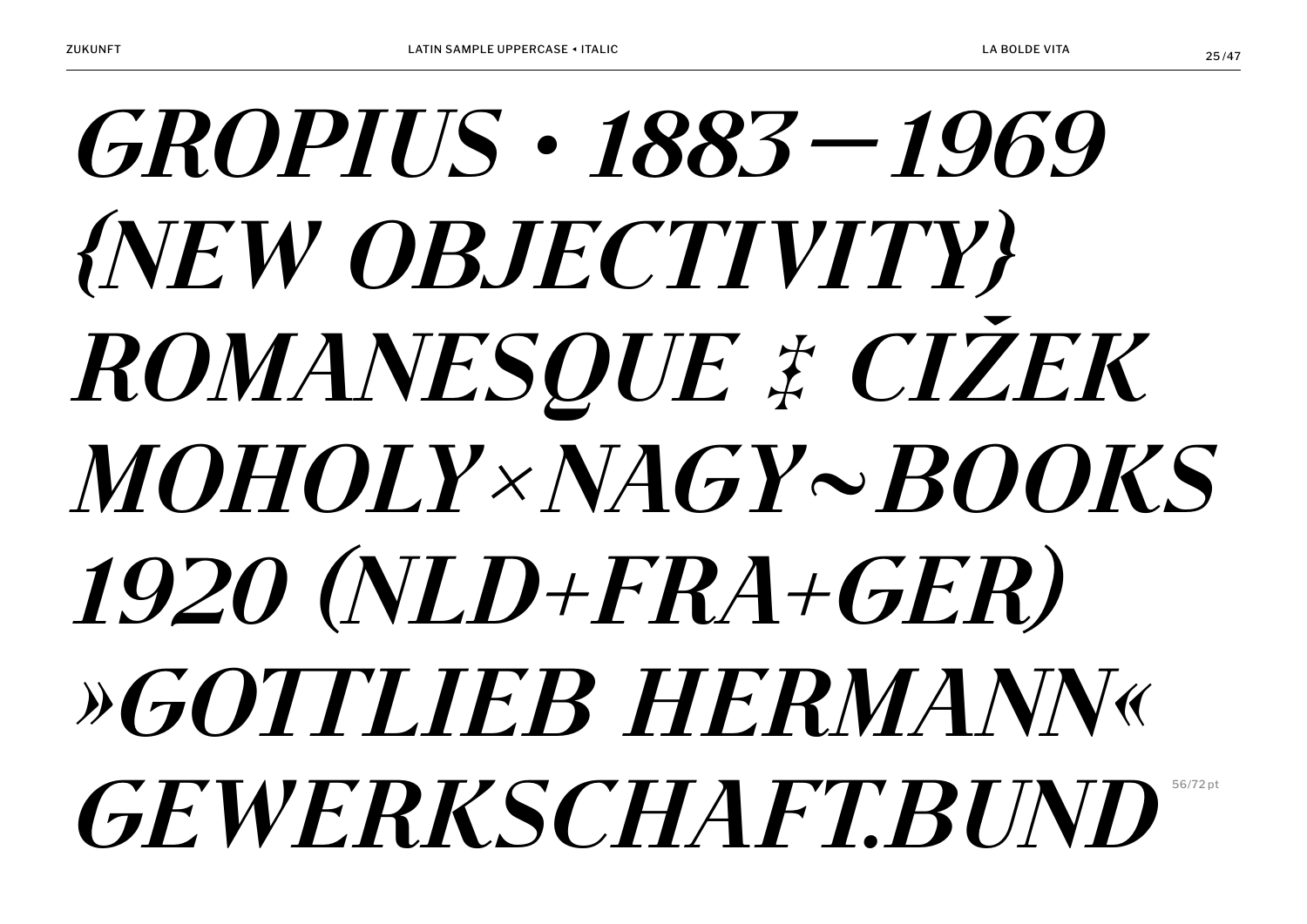дипломация Уотергейт Желтая 51 Память Океания  $\blacktriangleright$ Полиция Дистопиана $\blacktriangleleft$ Предательство Восстание  $E$ ог@Истины.97 (Роман) Сома Применение но глаза «двухместная карета» разположен ≈ 10 заповедей 3⁄4 часть \*Прощай Зебра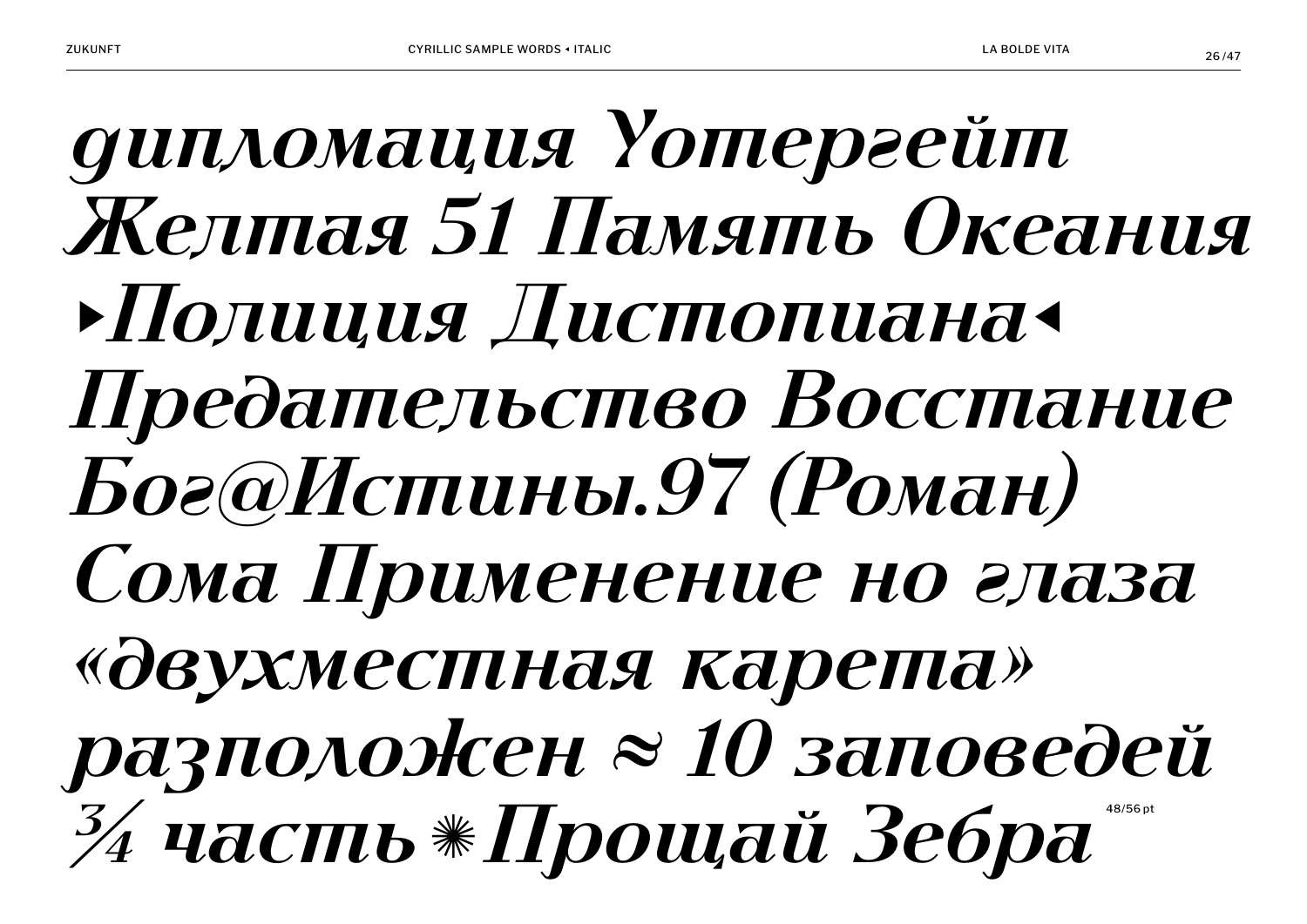## ДРАГОЦЕНЕН? СОБАК ШЕВЕЛИЛ † ТЯГОТЕЛИ ОФИЦИАЛЬНО ЗУБС »1875 AEKEMBPII« AEA МЛАДШЕЙ Е ГРАБЕЖА **7 ЛАБИРИНТАХ • КТО** *{ФЛАГ} ЖДАВШАЯ 241*

**LA BOLDE VITA**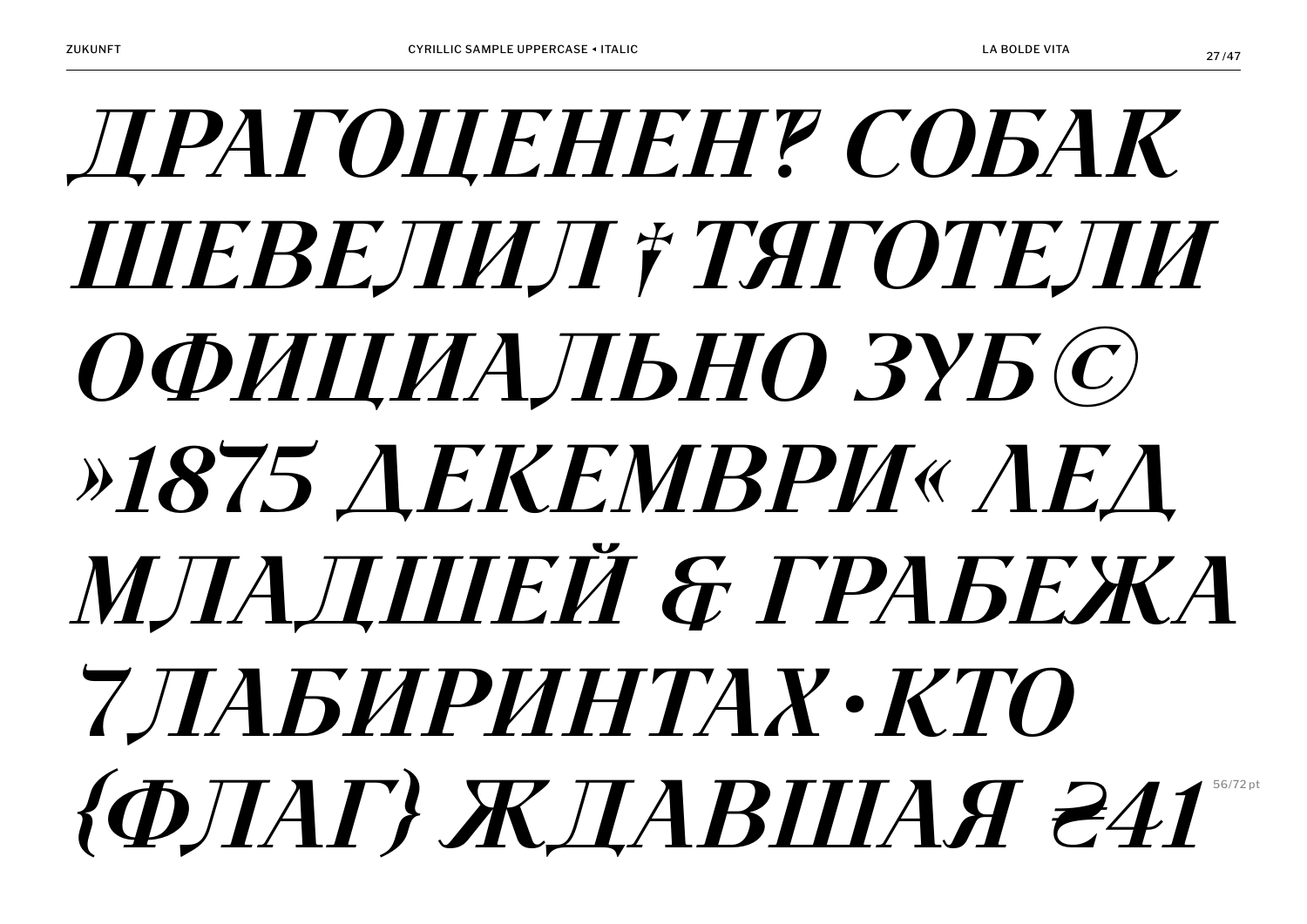### *Zângão vår Lartë Shtypjes Réttlætis #l'homme Dignité Ældrebesøg »Virðingar« régime@app.nz Žmogaus że Człowieka [Gyffredin] "Kadınların " Fakt Ävensom\* Içinde Straßenfest Þjóðdir*   $Rett$ ferdighet (Arrêté) ...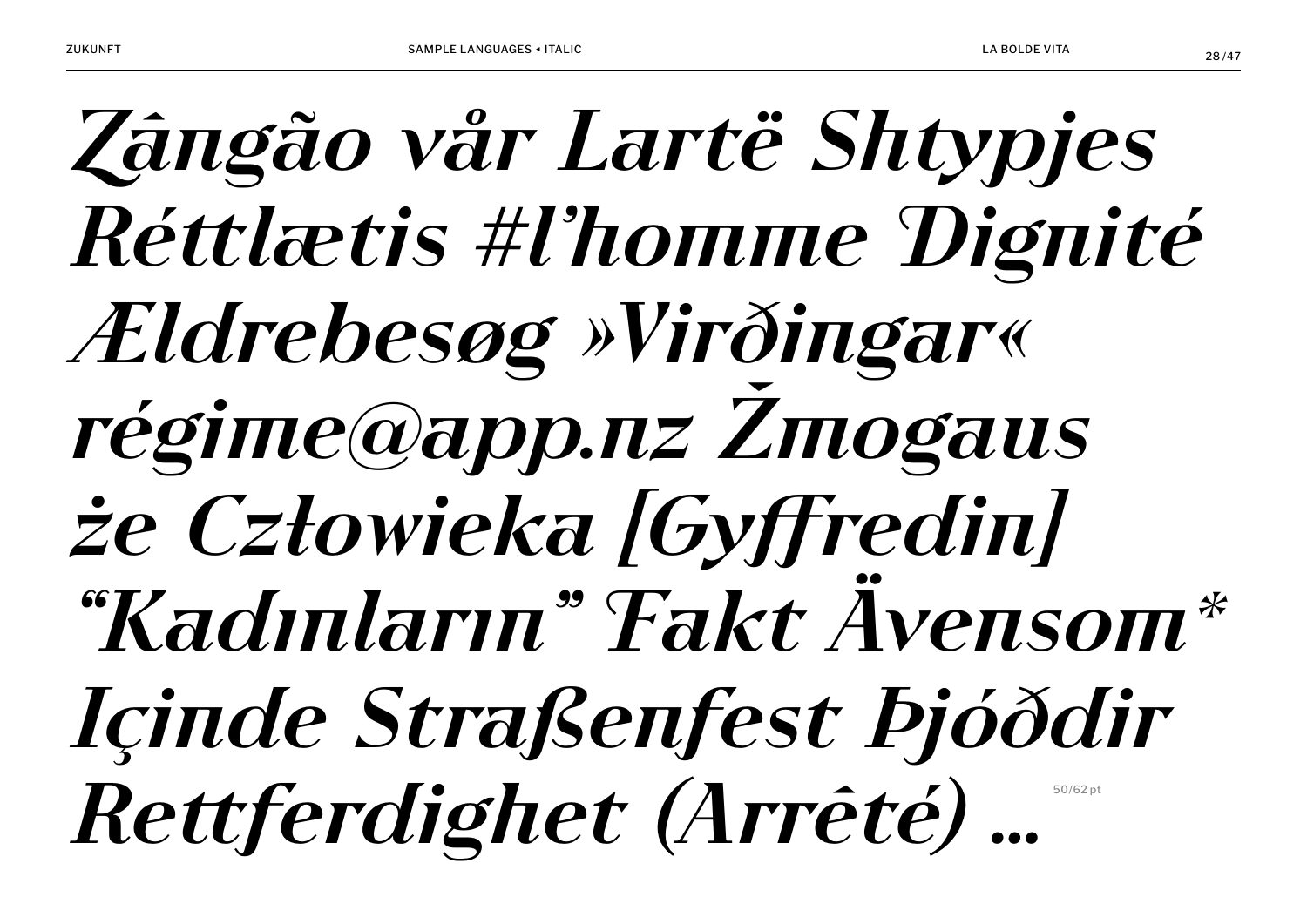## Sanity  $\neq 69\%$  Orly?? »Diarrhée Nº1« æla DAZZLE? 7 (Suffix)  $835.1$   $R \diamond$  single [sin] ∞ Quintessenz.com  $910$ um<sup>2</sup> $\leftrightarrow$ Tapes<sup>m</sup>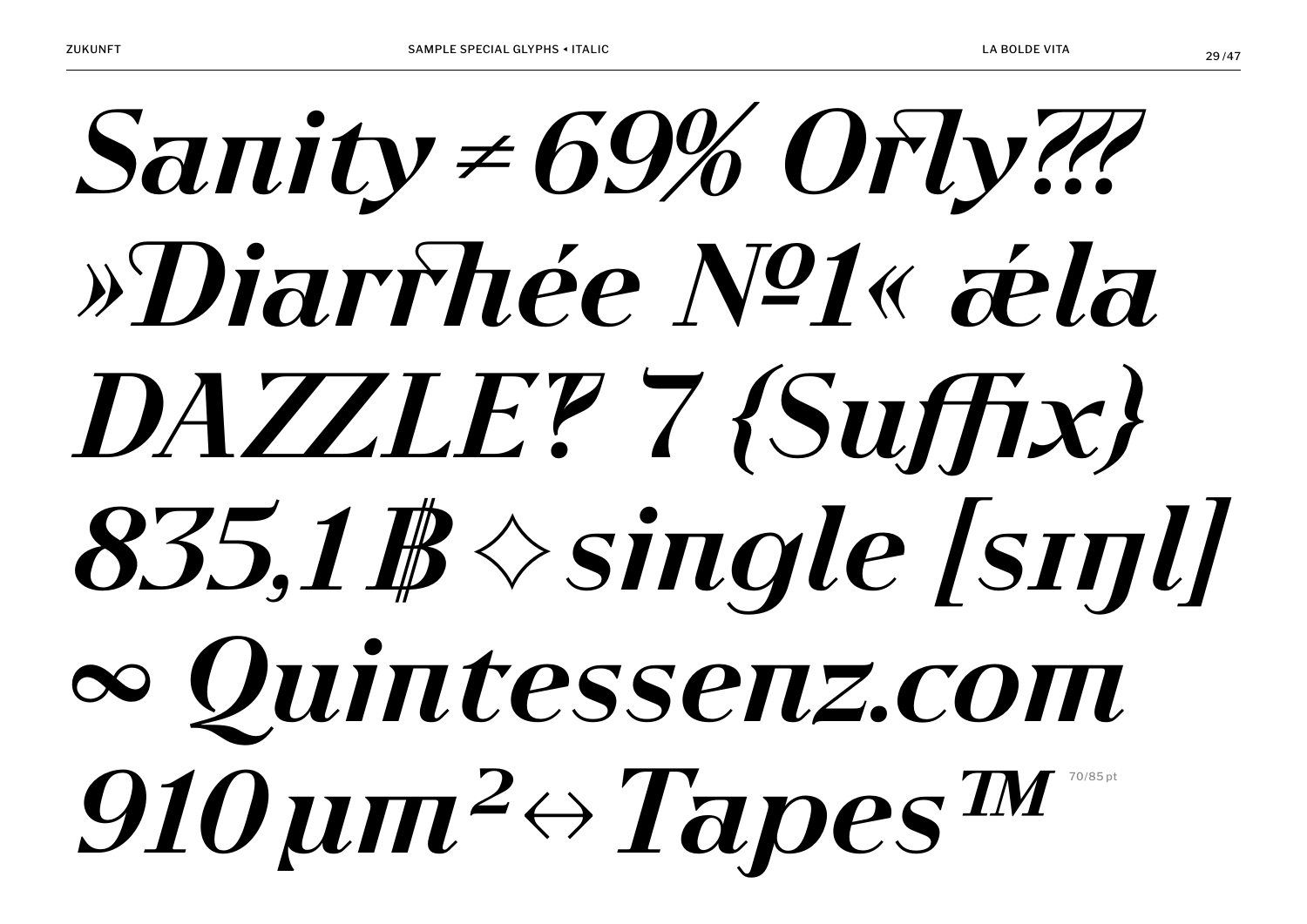### *•Dal punto di vista storico e culturale, Saluzzo rappresenta un esempio di architettura medievale piemontese conservando, stretta nel circuito delle antiche mura, le caratteristiche di diverse*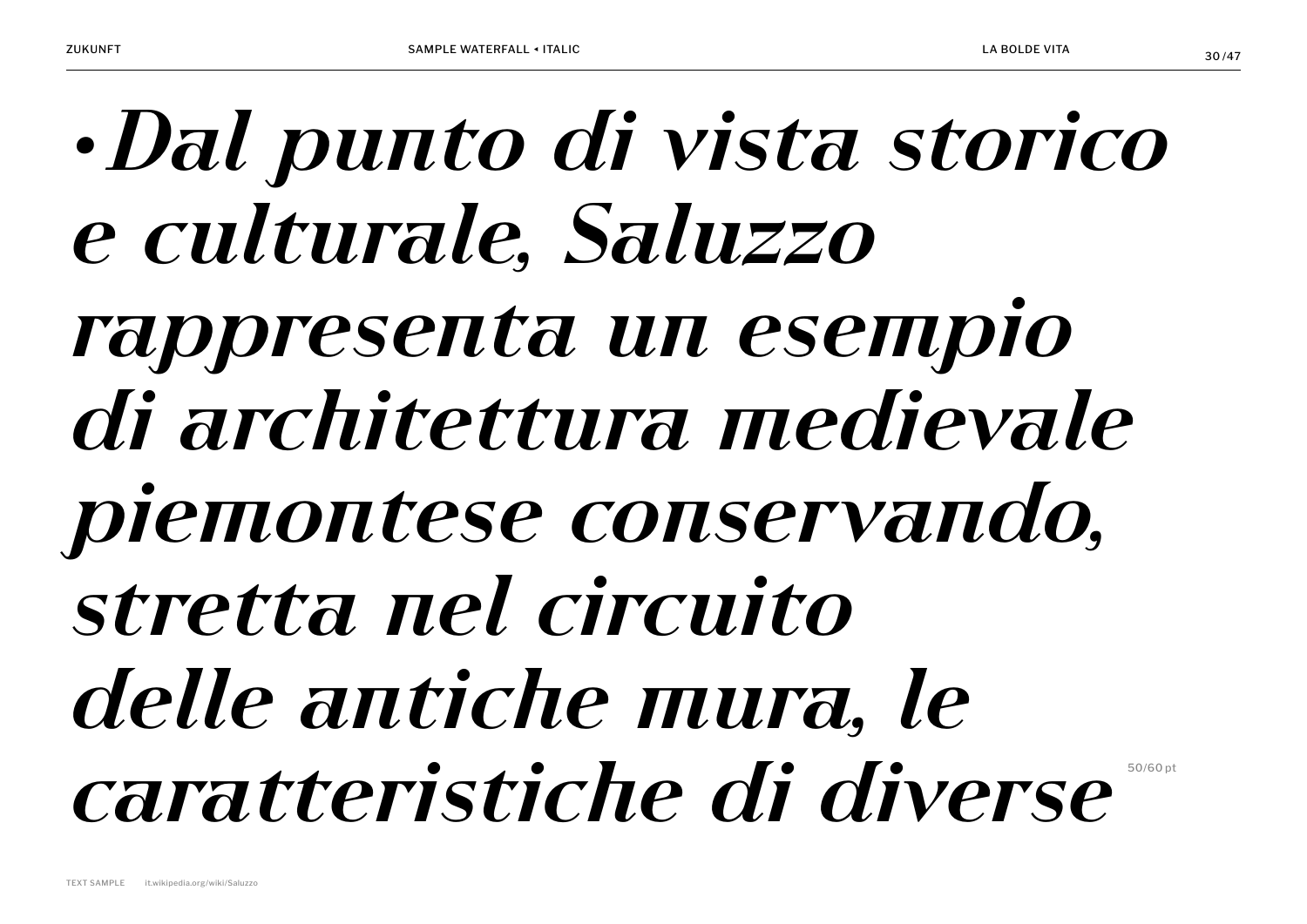### *•Dal punto di vista storico e culturale, Saluzzo rappresenta un esempio di architettura medievale piemontese conservando, stretta*  nel circuito delle antiche mura

*•Dal punto di vista storico e culturale, Saluzzo rappresenta un esempio di architettura medievale piemontese conservando, stretta nel circuito delle antiche mura, le caratteristiche di* 32/38 pt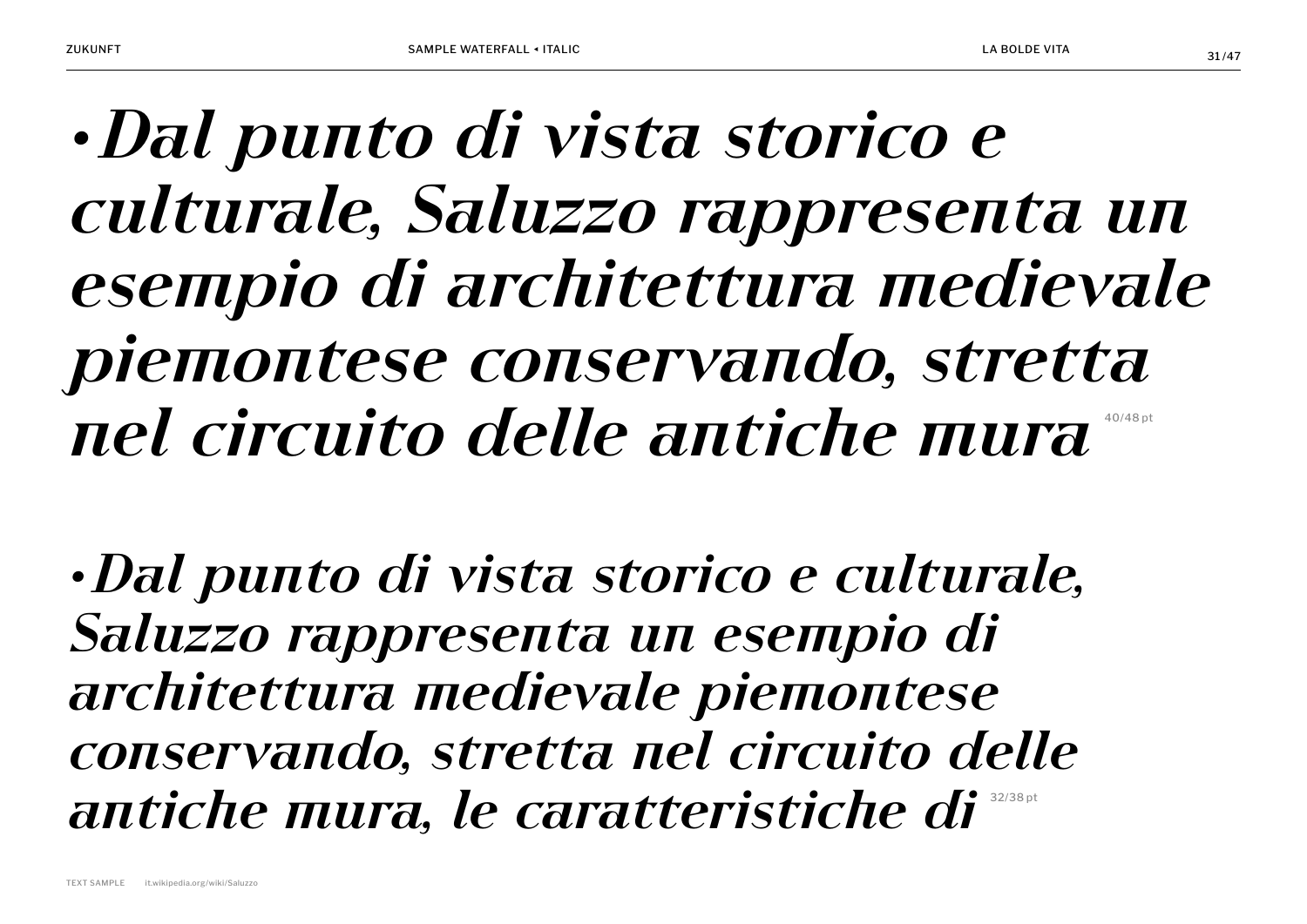#### *•Dal punto di vista storico e culturale, Saluzzo rappresenta un esempio di architettura medievale piemontese conservando, stretta nel circuito delle antiche mura, le caratteristiche di diverse* 24/28 pt

*•Dal punto di vista storico e culturale, Saluzzo rappresenta un esempio di architettura medievale piemontese conservando, stretta nel circuito delle antiche mura, le caratteristiche di diverse epoche. Capitale per ben quattro secoli di un marchesato indipendente* 

*•Dal punto di vista storico e culturale, Saluzzo rappresenta un esempio di architettura medievale piemontese conservando, stretta nel circuito delle antiche mura, le caratteristiche di diverse epoche. Capitale per ben quattro secoli di un marchesato indipendente, le numerose testimonianze del suo nobile e ricco passato ne* 14/17 pt

*•Dal punto di vista storico e culturale, Saluzzo rappresenta un esempio di architettura medievale piemontese conservando, stretta nel circuito delle antiche mura, le caratteristiche di diverse epoche. Capitale per ben quattro secoli di un marchesato indipendente, le numerose testimonianze del suo nobile e ricco passato ne confermano il ruolo di città d'arte. Tutt'oggi la cittadina svolge una funzione di riferimento di servizi ai* 11/14 pt

*•Dal punto di vista storico e culturale, Saluzzo rappresenta un esempio di architettura medievale piemontese conservando, stretta nel circuito delle antiche mura, le caratteristiche di diverse epoche. Capitale per ben quattro secoli di un marchesato indipendente, le numerose testimonianze del suo nobile e ricco passato ne confermano il ruolo di città d'arte. Tutt'oggi la cittadina svolge una funzione di riferimento di servizi ai comuni circostanti, fiere e manifestazioni a carattere artistico, culturale, ortofrutticolo ed enogastromico.* 9/12 pt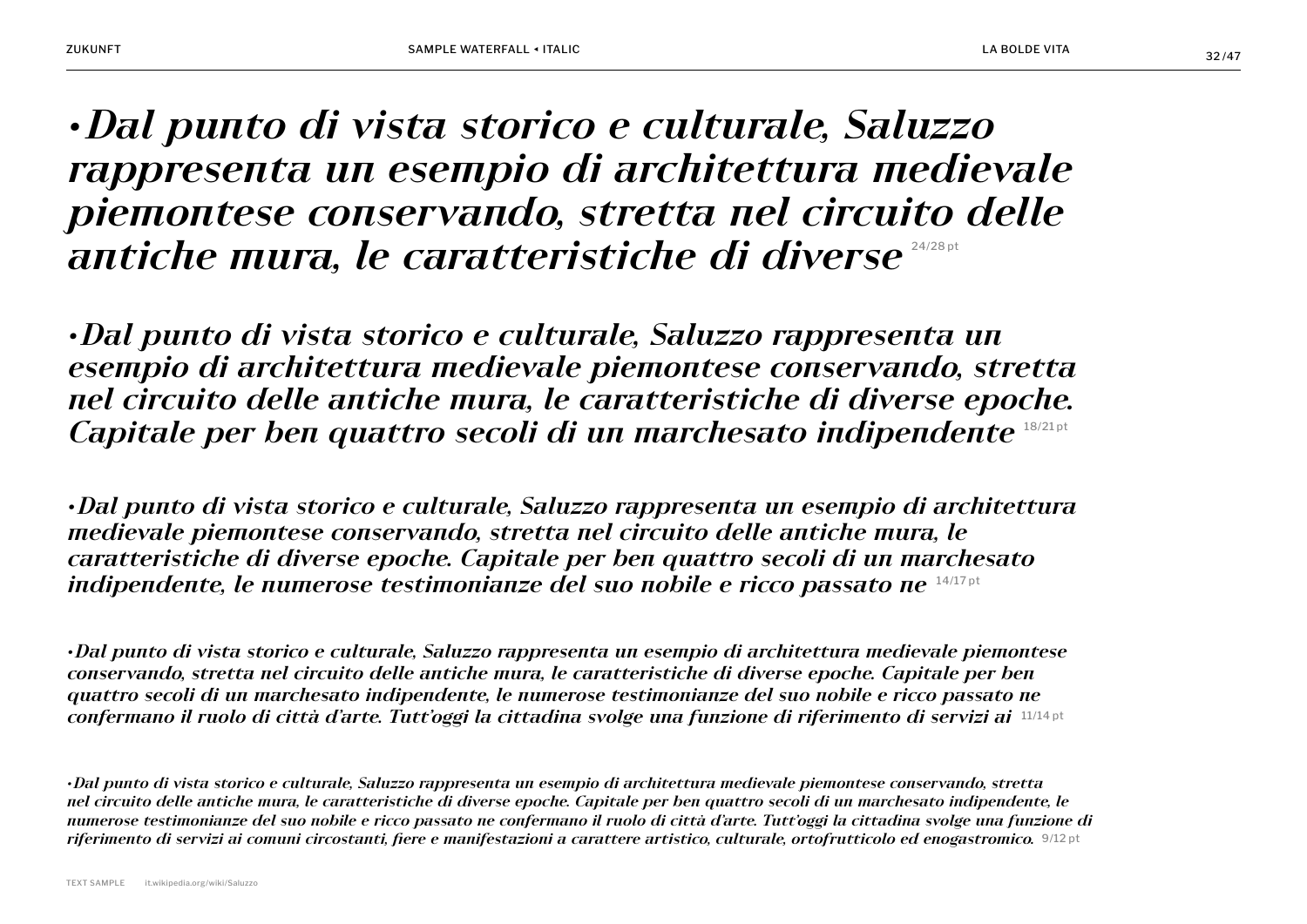# ZUKUNFT {DISPLAY} featuring◇ diamonds & Sharp serifs 100/100pt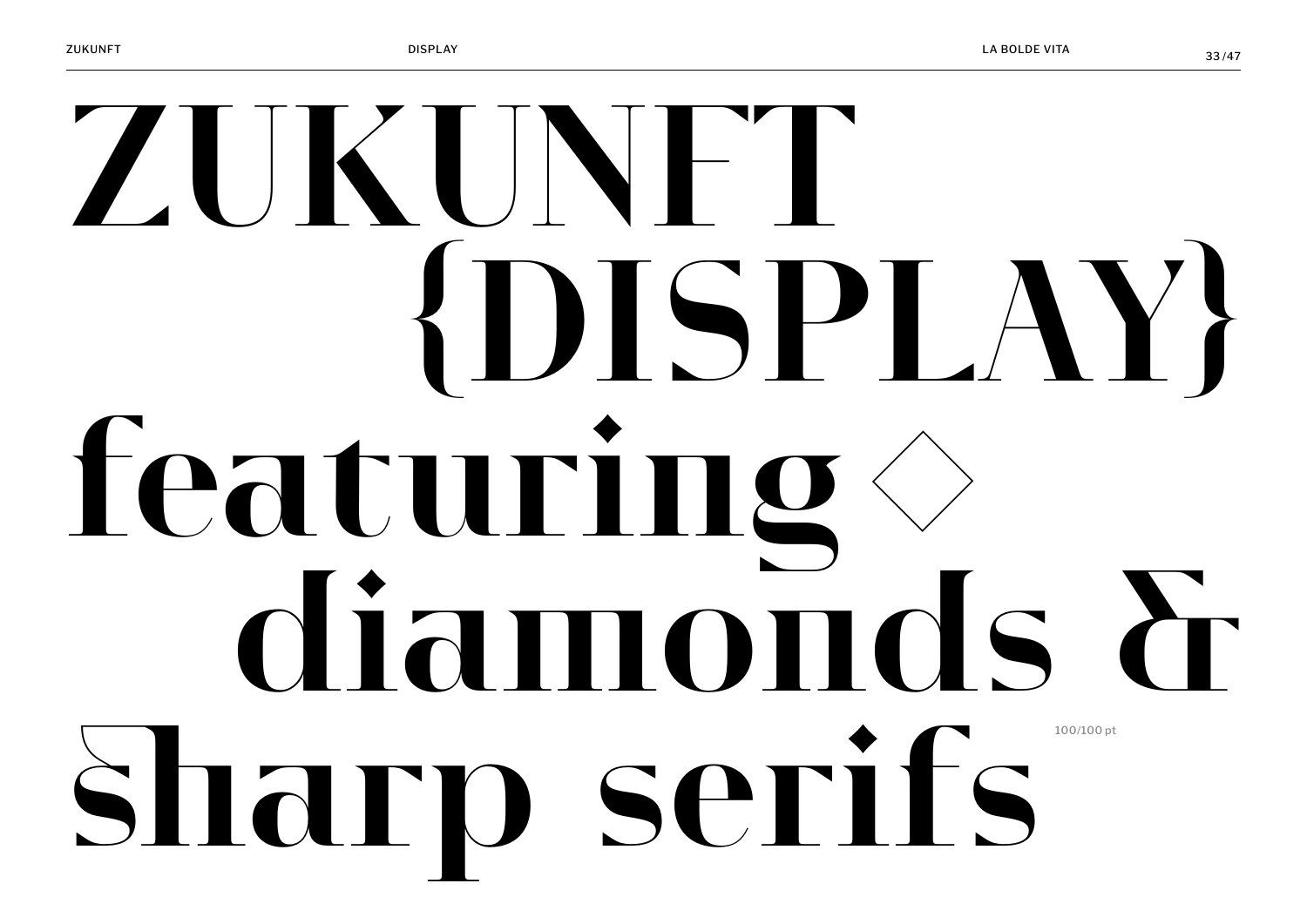## aabcdefgghijkklm nopqrsßtuvwxyz **ABCDEFGGHIJKKLM** NOPORSISTUVWXYZ 1234567890  $\ldots$  . The  $\oplus$   $\pm$   $\oplus$   $\pm$   $\oplus$   $\oplus$   $^{\wedge *}$  $\int_{0}^{1}$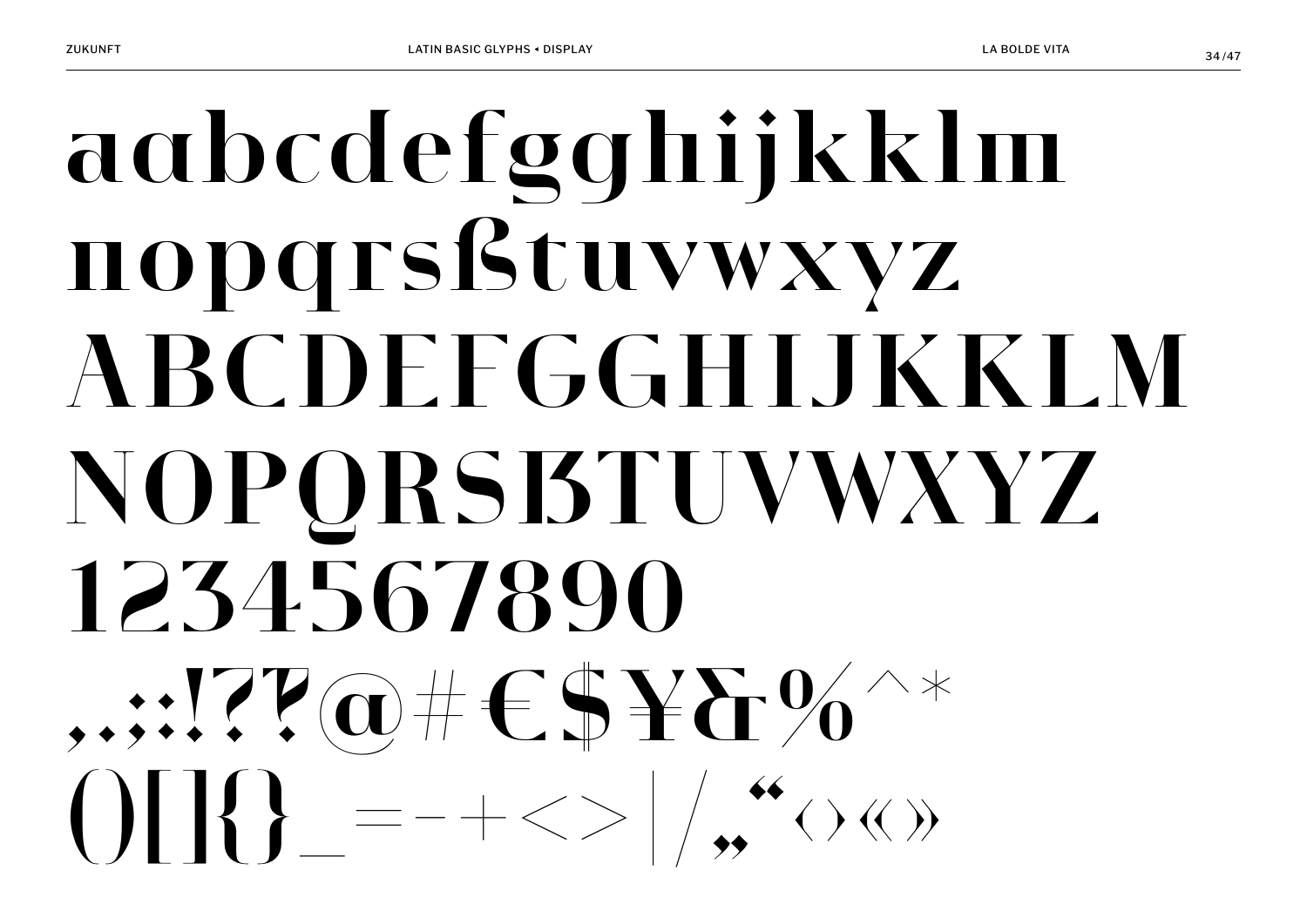## **АБВГДЕЖЖЗИЙКК** ЛМНОПРСТУФХЦЧ ШШЪЫЬЭЮЯ абвгдеёжжзийкк лмнопрстуфхцч ШШЪЫЬЭЮЯ ЗЭТР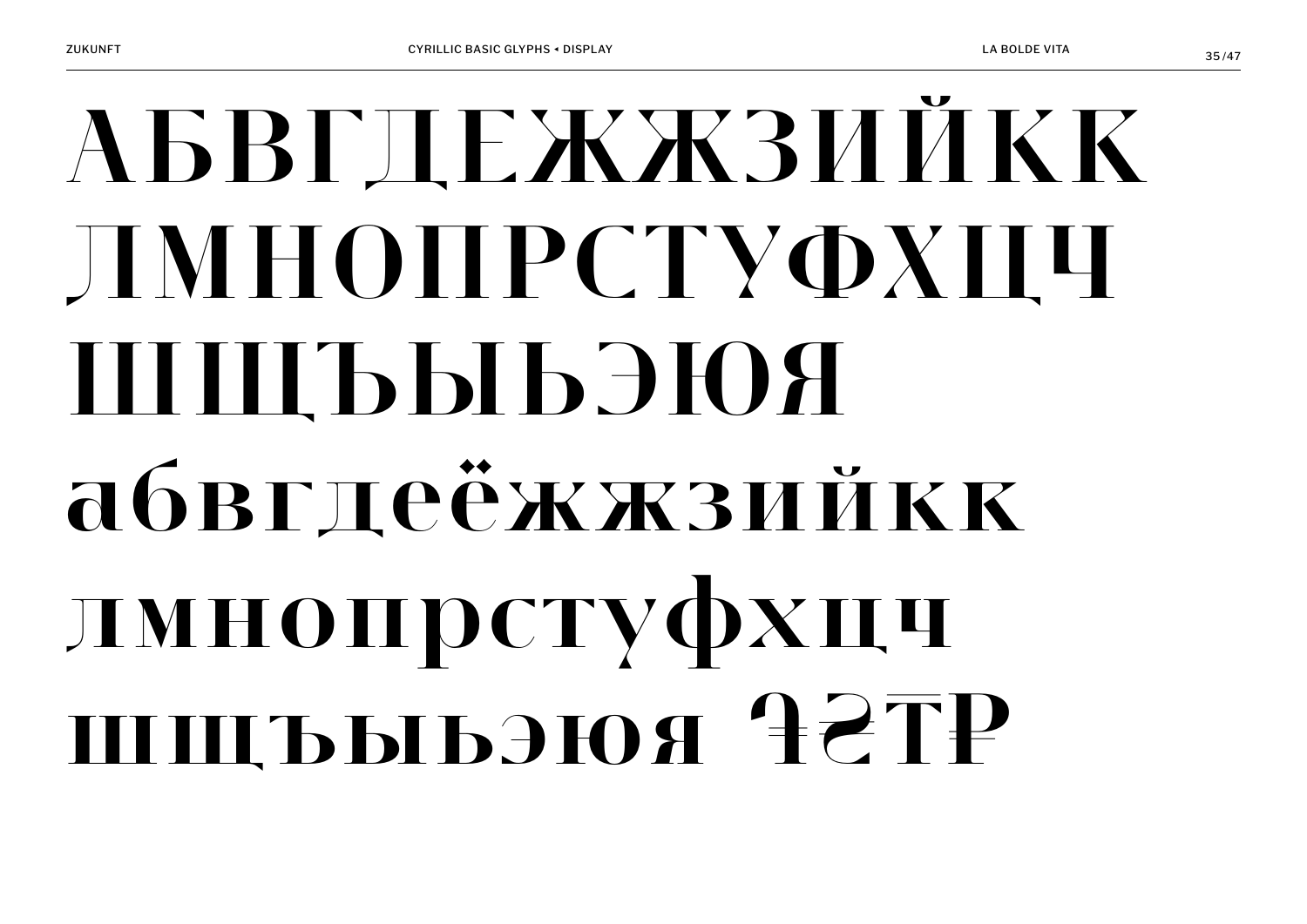**TABULAR FIGURES MATHEMATICAL SYMBOLS** +−±×÷=≠≈<>≤≥∾¬∥⊹

 $\Delta$ Qu $\pi$  $\Delta$ HEd $\sqrt{\cdot} \approx$ %%

 $\mathbf{C}$ :: $\cdot \cdot \cdot$ \* «» $\circ \cdot \cdot \cdot$  =  $-i\lambda$   $\mathbf{A}$   $\cap$   $\mathbf{A}$   $\cap$   $\mathbf{C}$   $\mathbf{C}$ 

 $\mathbb{R} \mathbb{R} \mathbb{P} \mathbb{C} \mathbb{C}$ 

0123456789 0123456789 

0123456789 0123456789 0123456789 0123456789 01234567890 01234567890

**FIGURES** 

**PUNCTUATION** 

 $\left( \frac{4432}{100}\right)$  ( ) ( )<sup>111</sup> - - -

 $\wedge$  ( ) [ ] { } @ @  $\overline{a}$   $\overline{t}$   $\overline{t}$   $\overline{t}$ 

**CASE-SENSITIVE FORMS** 

**АБВГДЕЖЖЗИЙККЛМНОПР СТУФХЦЧШЩЪЫЬЭЮЯ** 

абвгдеёжжзийкклмнопр

стуфхцчшщъыьэюя

ch ch ck ck cl fb fh fk fk ft fv fw fy

rb rh rk rk rl sb sh sk sk sl tt tv tw ty

CYRILLIC UPPERCASE

**CYRILLIC LOWERCASE** 

STANDARD LIGATURES

**DISCRETIONARY LIGATURES** 

CONTEXTUAL ALTERNATES

 $\overline{B}$  WWW www  $\overline{P}$  *a*  $\overline{a}$   $\overline{a}$ 

ff fi fl ffi ffl

 $\prod \prod \mathcal{H}$ 

#### aabcdefgghijkklm nopqrsßtuvwxyz

**LATIN LOWERCASE** 

#### ABCDEFGGHIJKKLM **NOPORSBTUVWXYZ**

### **LATIN UPPERCASE**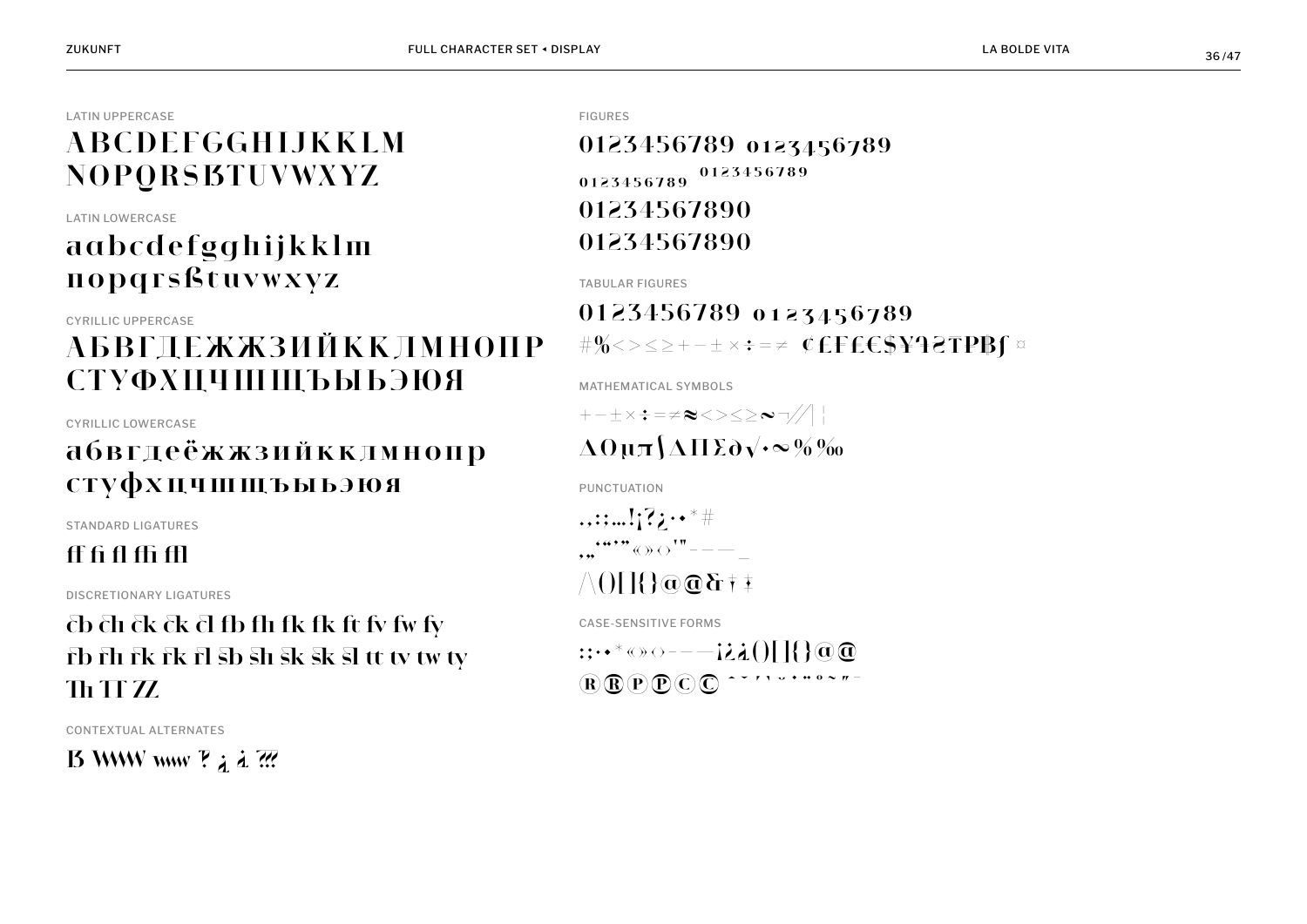#### **LATIN ACCENTED CHARACTERS**

AAAAAAAAAAAÆÆ ÇĆĈČČ ĐĎĐ ÈÉÊËĒĔĖĘĚĔĘ ĜĜĞĞĠĠĢĢĞĞ ĤĦ IIIIIIIIIII UU J KK LLEEE ÑŃNŇN OOOOOOOOOOOE P RRR SSSSS TTŤŦ ÙÚŨŨŨŨŨŰŰŲŲ ŴŴŴŴ ÝŶŸŸŶŸ ŹŻŽ

OTHER SYMBOLS

**¢£F£€\$¥**???PBf¤Pts ←↑↓→⇔⇕<sup>⋉↗</sup>NR▲▼▶◀⊿⊾<sup>◤◥</sup>

■□◆◇●○◆◇●○米

 $\circledast \circledast \circledast \circledast \mathbf{M} \otimes \mathcal{O} \circledast \rightarrow \leftarrow \mathbf{H} \circledast \mathbf{f}$ 

 $\ddot{\mathbf{a}}$  and  $\ddot{\mathbf{a}}$  and  $\ddot{\mathbf{a}}$  and  $\ddot{\mathbf{a}}$  and  $\ddot{\mathbf{a}}$  and  $\ddot{\mathbf{a}}$  and  $\ddot{\mathbf{a}}$ cccc dd'd eeeeeeeee gaggaggag fih ì firirii i jij î kkkk lillet nunning dóôõöøøöööoœ b frř śŝssš ttťt uúūüūūŭűűųų www̃w ýŷÿÿỹỳ źżž

CYRILLIC EXTENDED CHARACTERS

**TJĹĖESIÏJIPIPIRKĶAIILPOVKK ККНҮҰХЧЫ ӘЙЙӨЎ Птеезнії і ды па кітальна провити. ККНҮҮХЧН** Эййөў

**BULGARIAN CHARACTERS** 

АИЙЙАФ 26 g x x 3 u ŭ k k a n m u u u u u o b lo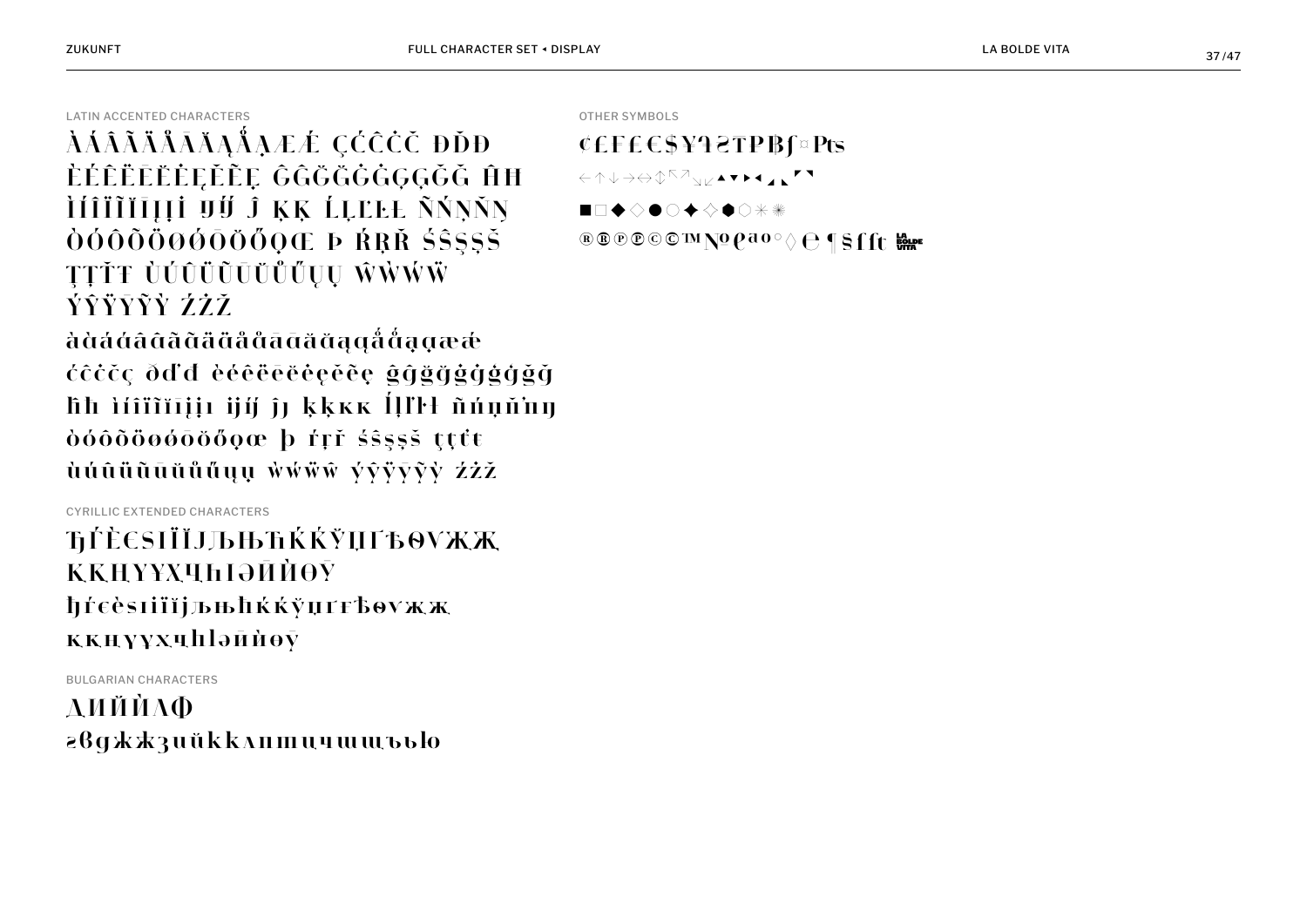### Thought Police Dystopian Yellow "Deep-51-Memory" Watergate¦Betrayal Xanith Rebellion {Truth} God.97 Modern from Risk & Bubbles Red-Eyed ∙ Farewell\_Quijote Novel Soma ½ Application Oceania 6 Charrington but DeLorean DMC-12 Zebra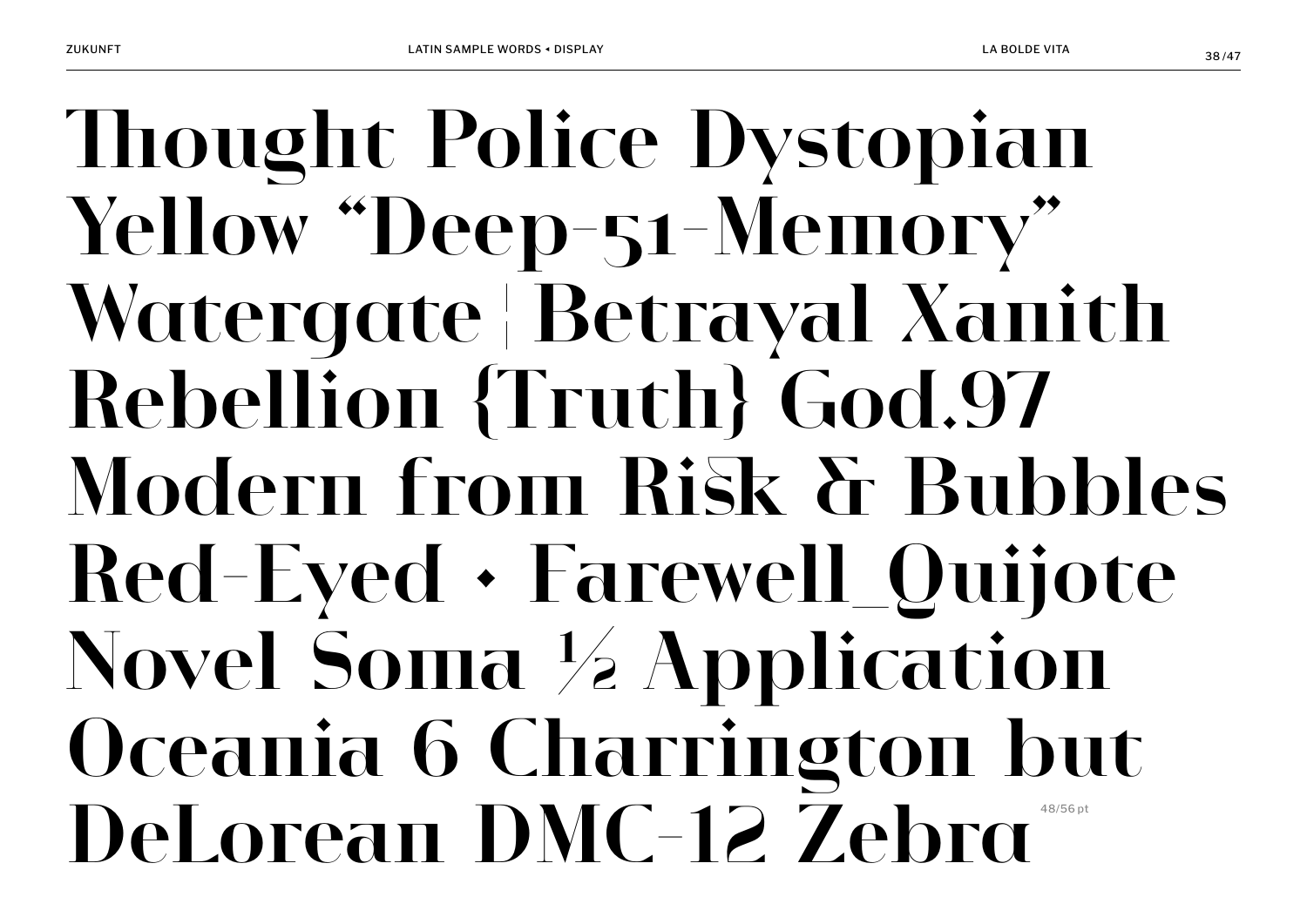## GROPIUS • 1883—1969 {NEW OBJECTIVITY} ROMANESQUE ‡ CIŽEK MOHOLY×NAGY~BOOKS 1920 (NLD+FRA+GER) »GOTTLIEB HERMANN« GEWERKSCHAFT.BUND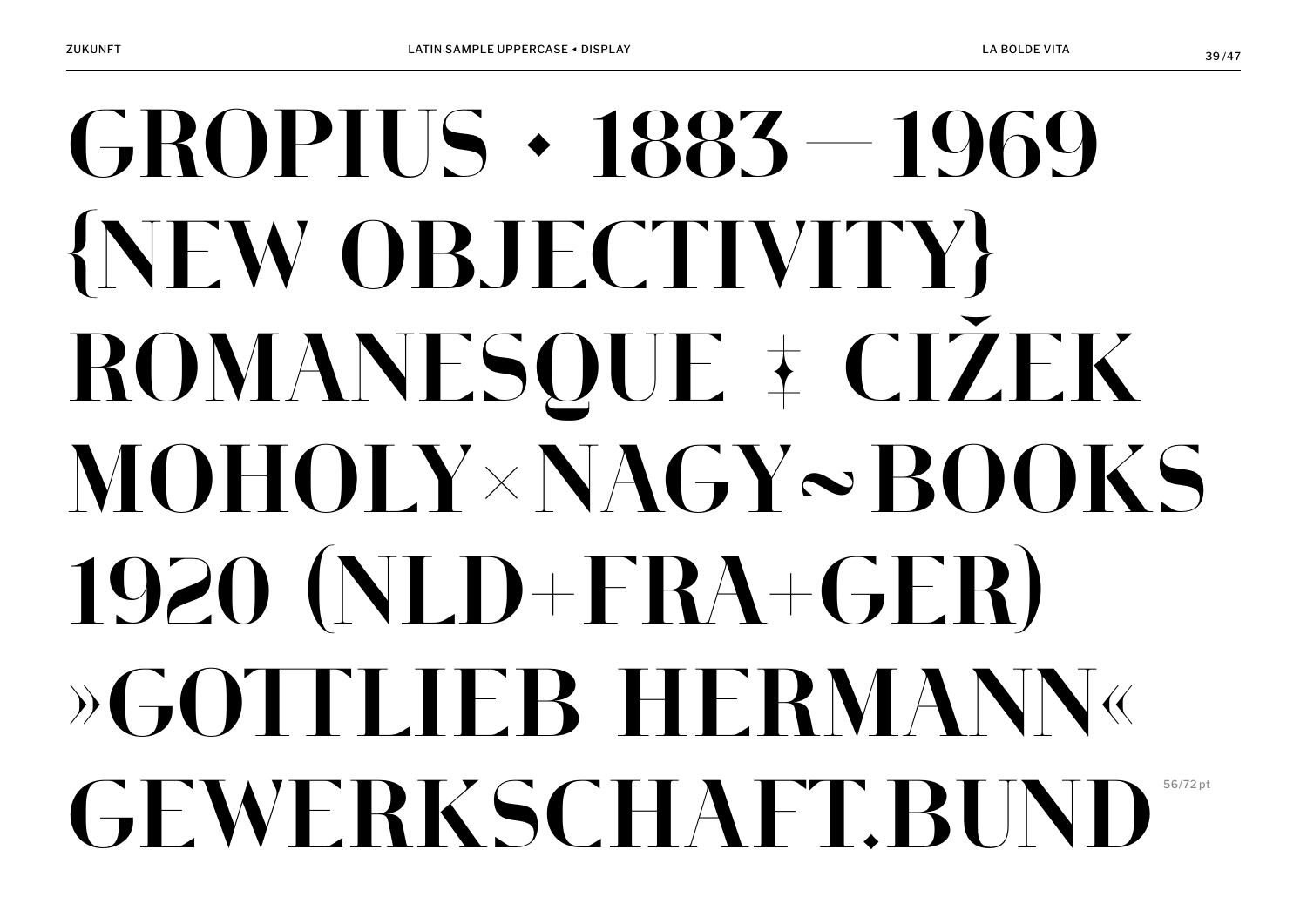qun o Mauua Yorepreйт Желтая 51 Память Океания •Полиция Дистопиана• Предательство Восстание Бог@Истины.97 (Роман) Сома Применение но глаза «Двухместная карета» разположен ≈ 10 заповедей  $\frac{3}{4}$  часть \* Прощай Зебра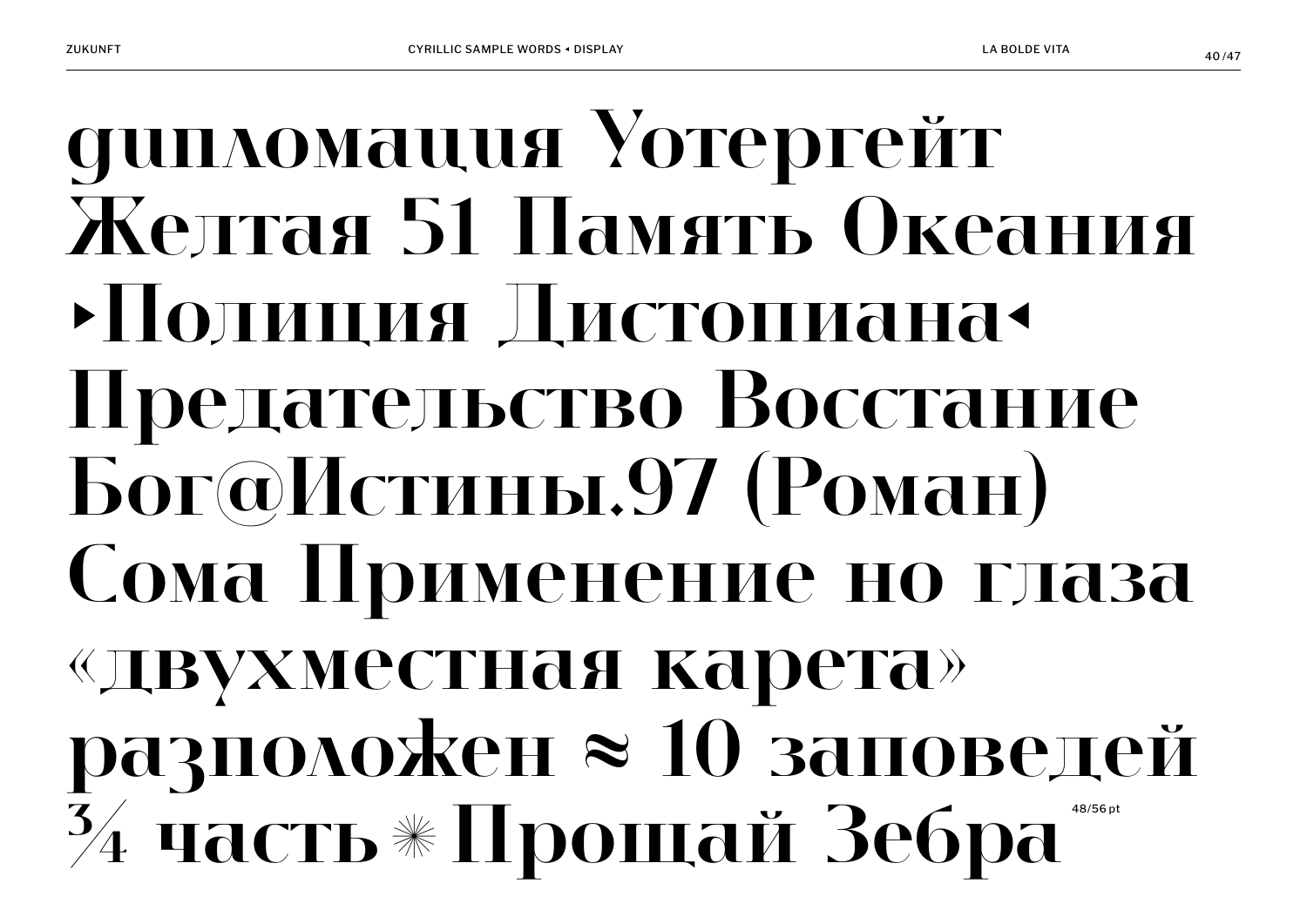## ДРАГОЦЕНЕН? СОБАК ШЕВЕЛИД † ТЯГОТЕЛИ ОФИЦИАЛЬНО ЗУБС »1875 AEKEMBPII« AEA МЛАЛШЕЙ Е ГРАБЕЖА **ТЛАБИРИНТАХ • КТО {OJIAT} KIABIIIAH 241**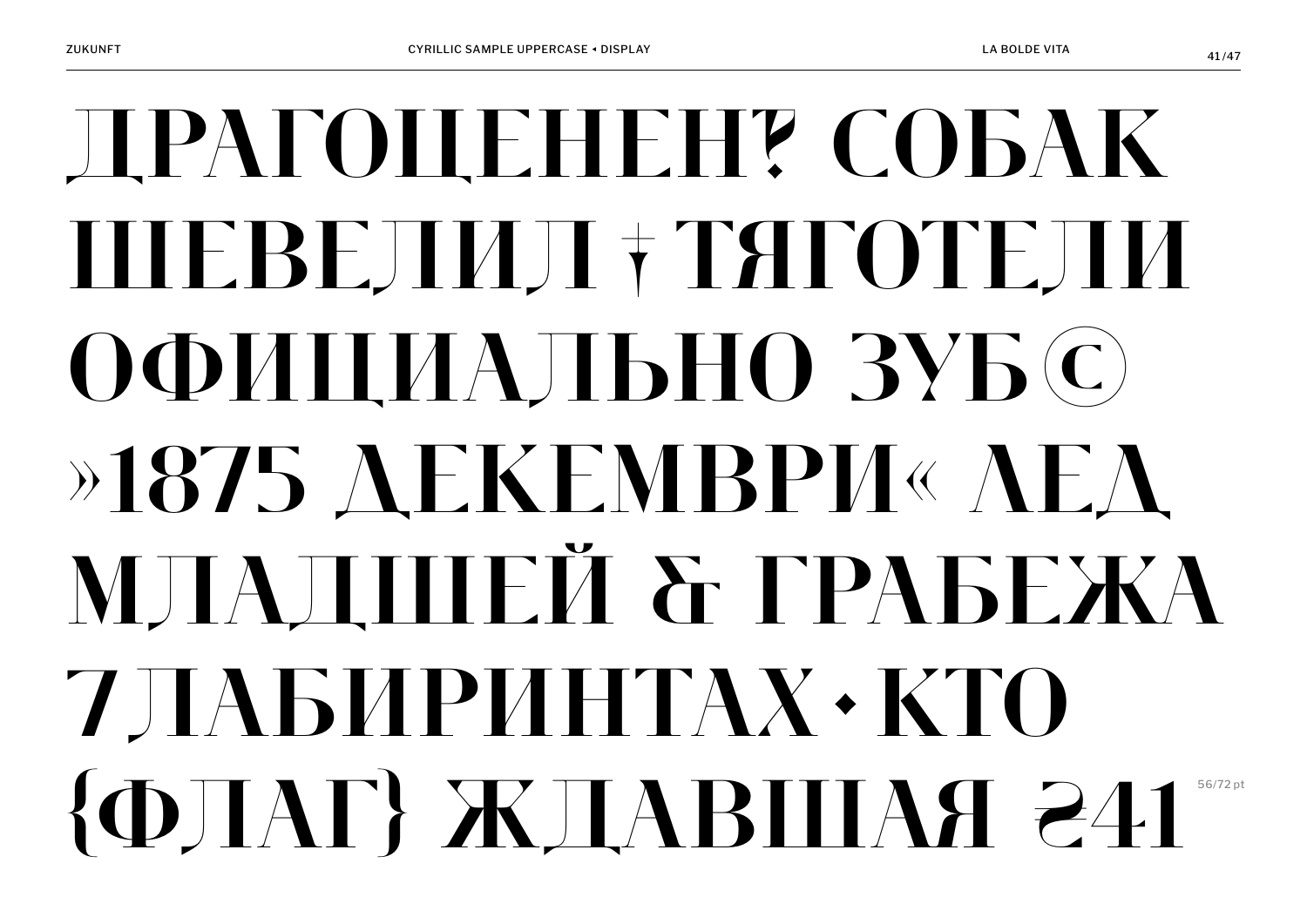### Zângão vår Lartë Shtypjes Réttlætis #l'homme Dignité Ældrebesøg »Virðingar« régime@app.nz Žmogaus że Człowieka [Gyffredin] "Kadınların " Fakt Ävensom\* Içinde Straßenfest Þjóðdir Rettferdighet (Arrêté) … 50/62 pt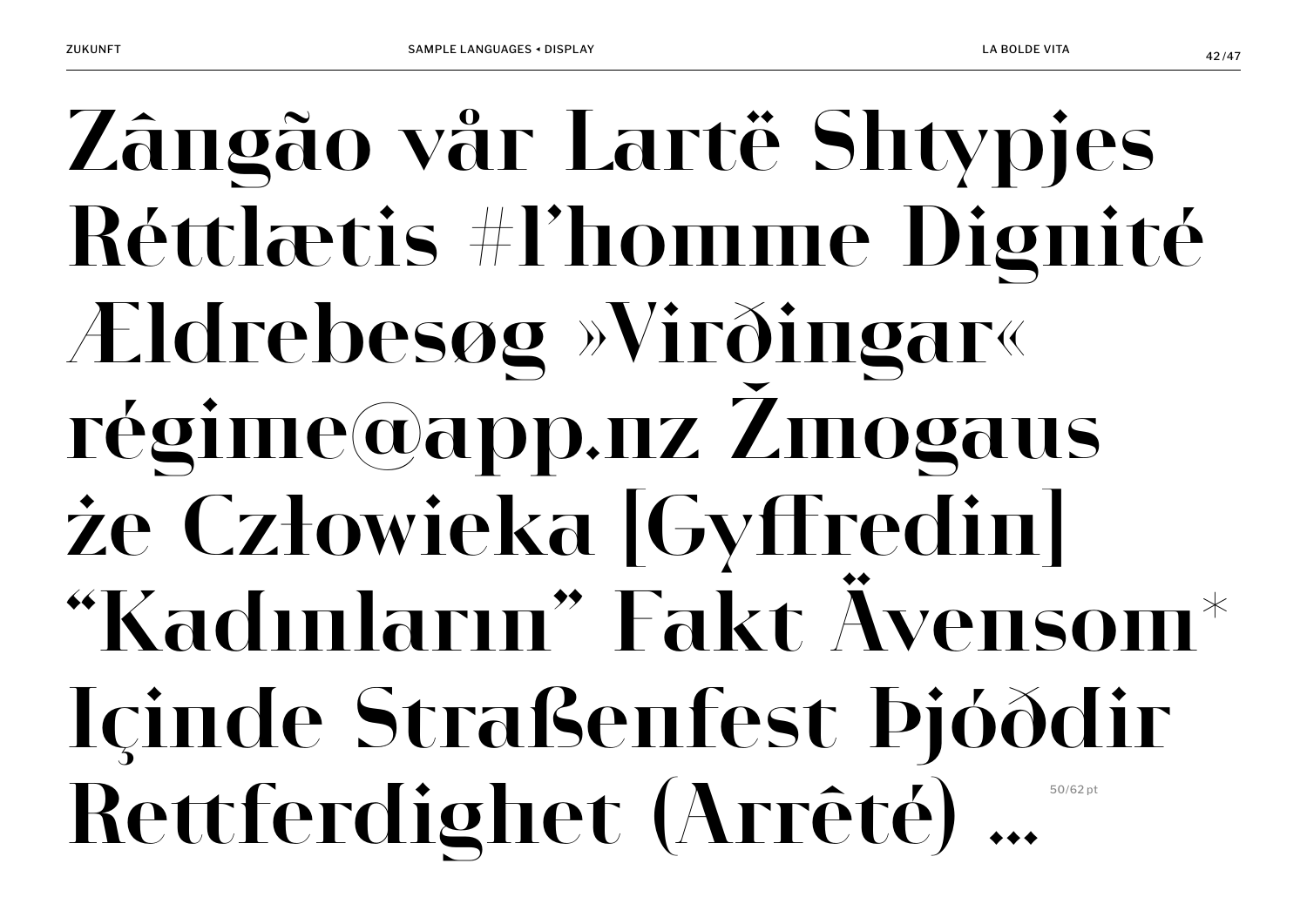## Sanity  $\neq 69\%$  Orly?? »Diarrhée Nº1« éla DAZZLE? 7 {Suffix} 835,1<sup>B</sup> > single [sml] ∞ Quintessenz.com 910 um<sup>2</sup> → Tapes<sup>m</sup>

43/47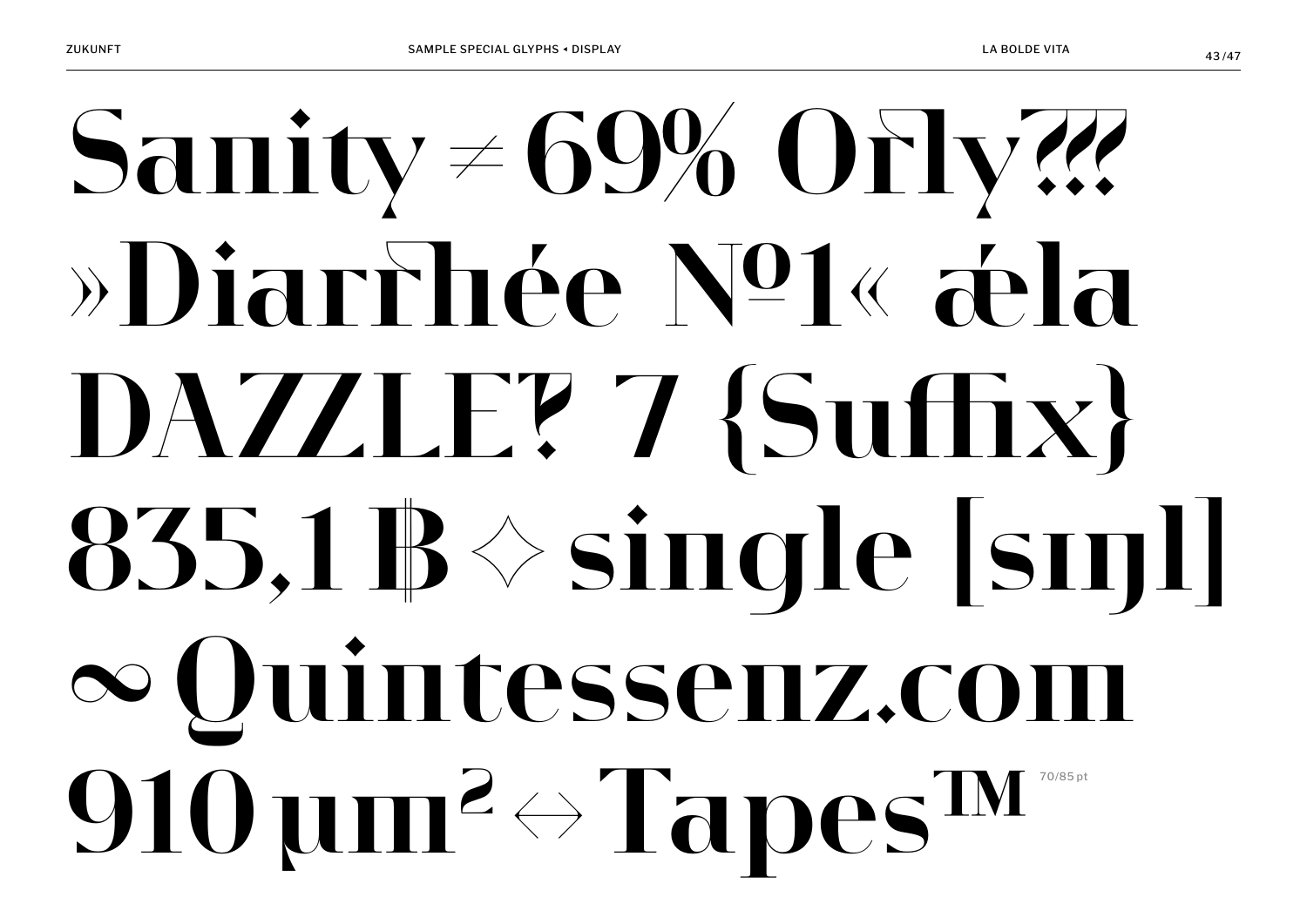### •Dal punto di vista storico e culturale, Saluzzo rappresenta un esempio di architettura medievale piemontese conservando, stretta nel circuito delle antiche mura, le caratteristiche di diverse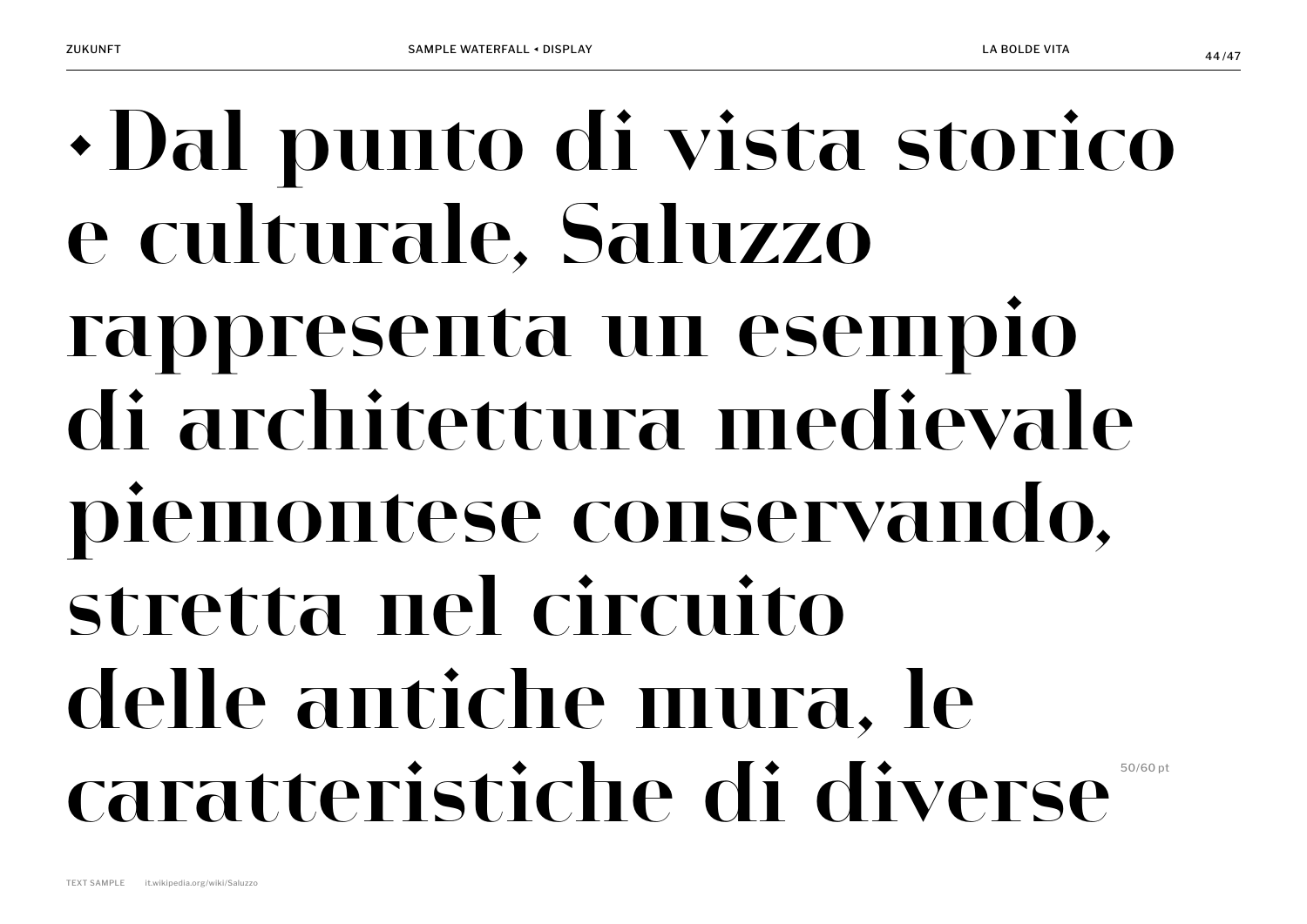### •Dal punto di vista storico e culturale, Saluzzo rappresenta un esempio di architettura medievale piemontese conservando, stretta nel circuito delle antiche mura

•Dal punto di vista storico e culturale, Saluzzo rappresenta un esempio di architettura medievale piemontese conservando, stretta nel circuito delle antiche mura, le caratteristiche di 32/38 pt

TEXT SAMPLE it.wikipedia.org/wiki/Saluzzo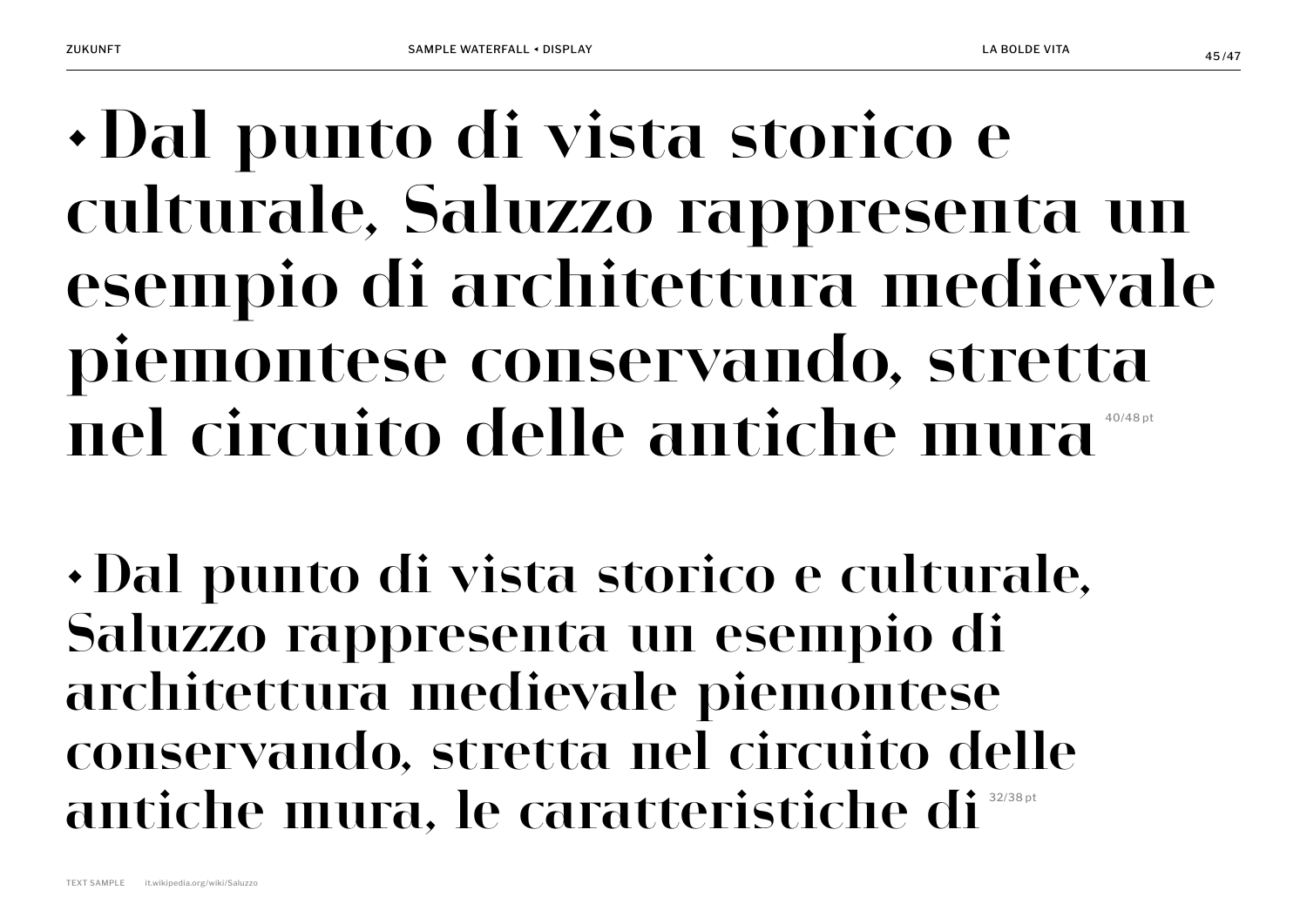#### •Dal punto di vista storico e culturale, Saluzzo rappresenta un esempio di architettura medievale piemontese conservando, stretta nel circuito delle antiche mura, le caratteristiche di diverse <sup>24/28 pt</sup>

•Dal punto di vista storico e culturale, Saluzzo rappresenta un esempio di architettura medievale piemontese conservando, stretta nel circuito delle antiche mura, le caratteristiche di diverse epoche. Capitale per ben quattro secoli di un marchesato indipendente 18/21 pt

•Dal punto di vista storico e culturale, Saluzzo rappresenta un esempio di architettura medievale piemontese conservando, stretta nel circuito delle antiche mura, le caratteristiche di diverse epoche. Capitale per ben quattro secoli di un marchesato indipendente, le numerose testimonianze del suo nobile e ricco passato ne <sup>14/17 pt</sup>

•Dal punto di vista storico e culturale, Saluzzo rappresenta un esempio di architettura medievale piemontese conservando, stretta nel circuito delle antiche mura, le caratteristiche di diverse epoche. Capitale per ben quattro secoli di un marchesato indipendente, le numerose testimonianze del suo nobile e ricco passato ne confermano il ruolo di città d'arte. Tutt'oggi la cittadina svolge una funzione di riferimento di servizi ai 11/14 pt

•Dal punto di vista storico e culturale, Saluzzo rappresenta un esempio di architettura medievale piemontese conservando, stretta nel circuito delle antiche mura, le caratteristiche di diverse epoche. Capitale per ben quattro secoli di un marchesato indipendente, le numerose testimonianze del suo nobile e ricco passato ne confermano il ruolo di città d'arte. Tutt'oggi la cittadina svolge una funzione di riferimento di servizi ai comuni circostanti, fiere e manifestazioni a carattere artistico, culturale, ortofrutticolo ed enogastromico. 9/12 pt